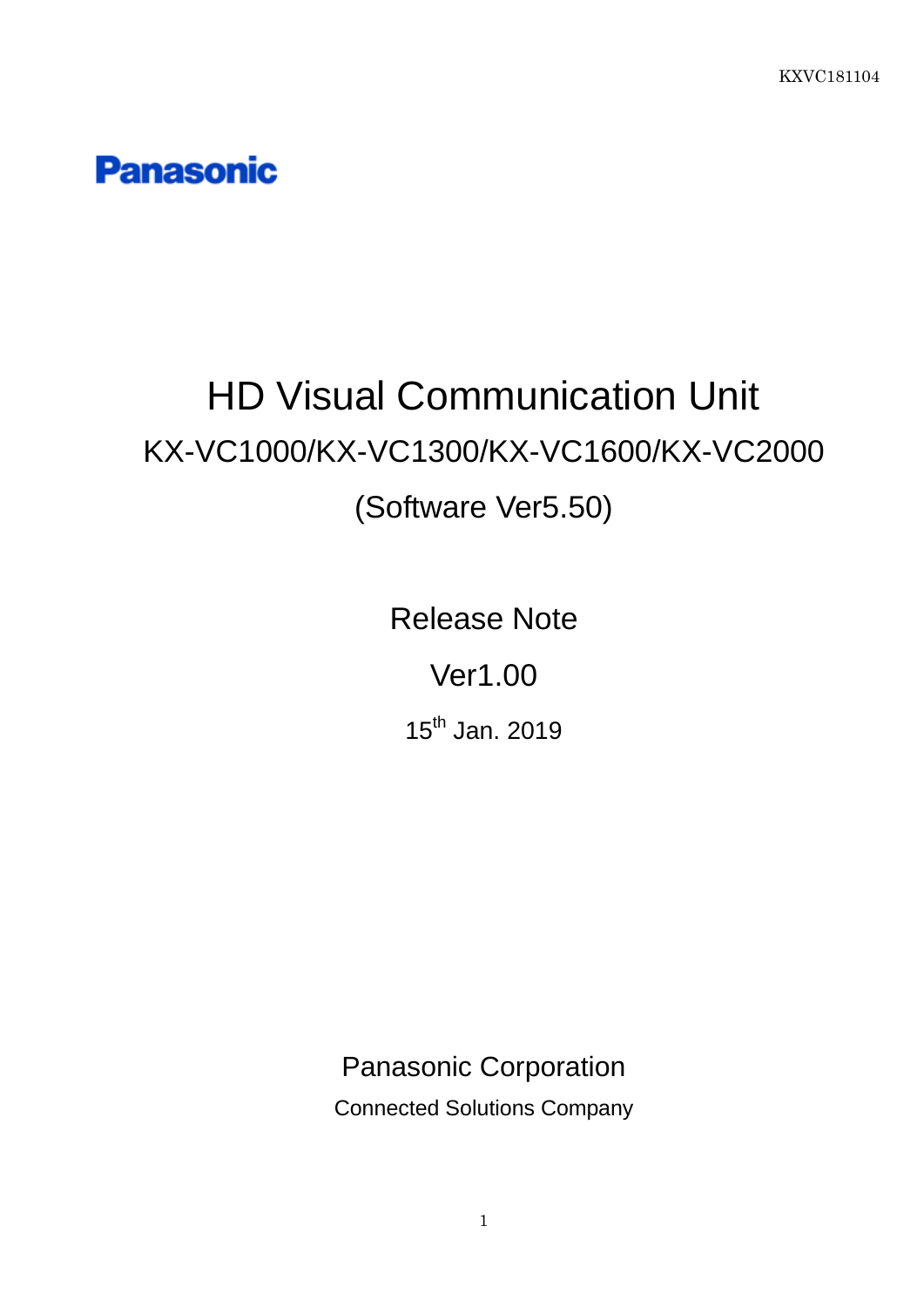# Table of Contents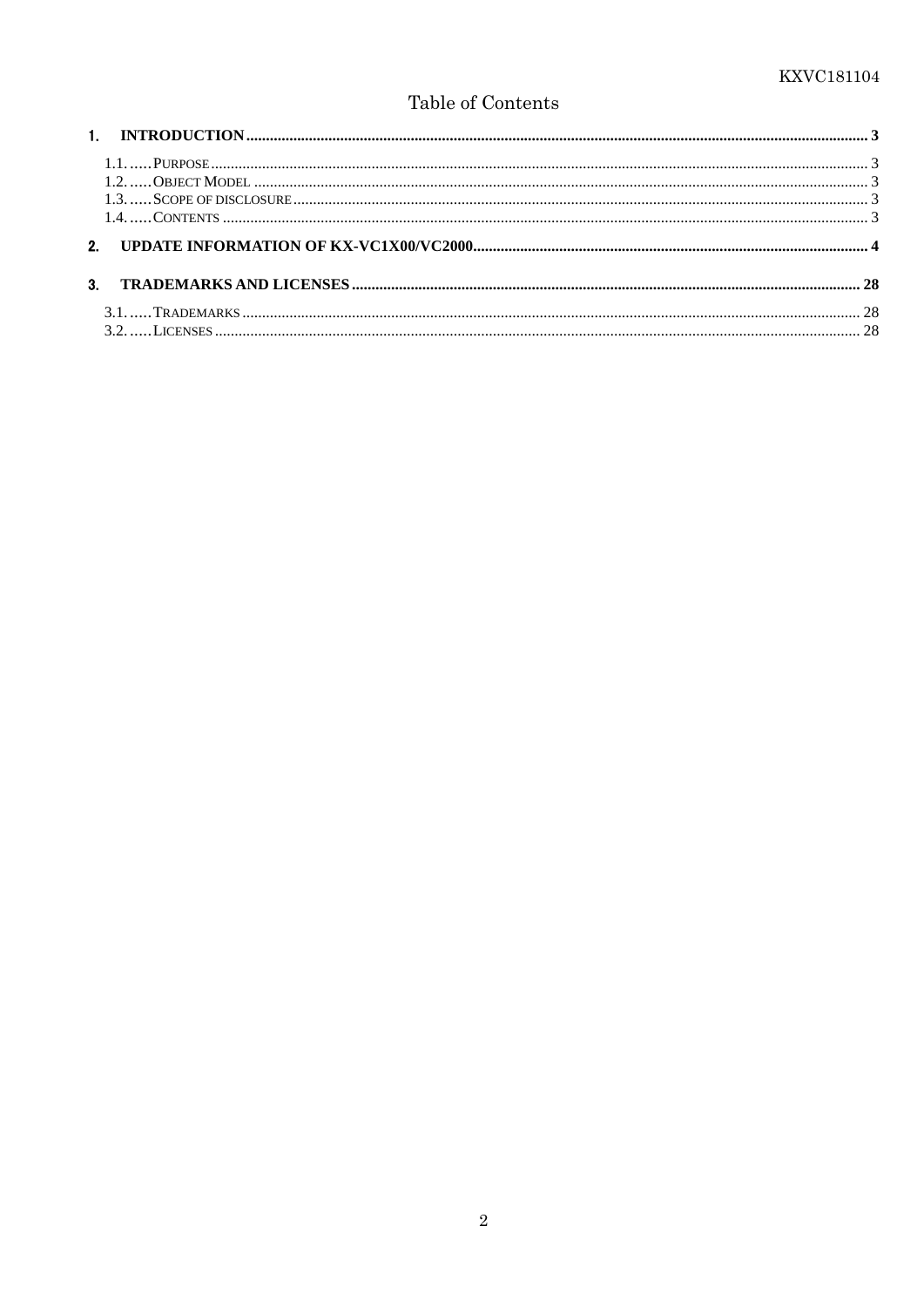# <span id="page-2-0"></span>1. Introduction

# <span id="page-2-1"></span>**1.1.Purpose**

This release note describes the version 5.50 software for HD visual commuinication unit (Hereinafter referred to as HDVC) KX-VC1000/1300/1600/2000.

HD Visual Communication Mobile will be abbreviated as HDVC Mobile hereinafter.

# <span id="page-2-2"></span>**1.2.Object Model**

Object models of this release note are as follows.

| Model                                   | Note |
|-----------------------------------------|------|
| $\overline{\text{KX-VC1000(SX,CH)}}$    |      |
| $\overline{\text{KX-VC}}$ 1300(A,SX,CH) |      |
| $\overline{\text{KX-VC}}$ 1600(A,SX,CH) |      |
| $\overline{\text{KX-VC2000(SX,CH)}}$    |      |

※Ver5.50 does not support either KX-VC500, KX-VC300 or KX-VC600.

# <span id="page-2-3"></span>**1.3.Scope of disclosure**

Scope of disclosure scope is end user, the sales companies, system integrator, and dealers who are in charge of system up, setting and maintenance.

# <span id="page-2-4"></span>**1.4.Contents**

This release note mentioned as follows.

- ・Update information of Ver5.50
- ・Update information from previous versions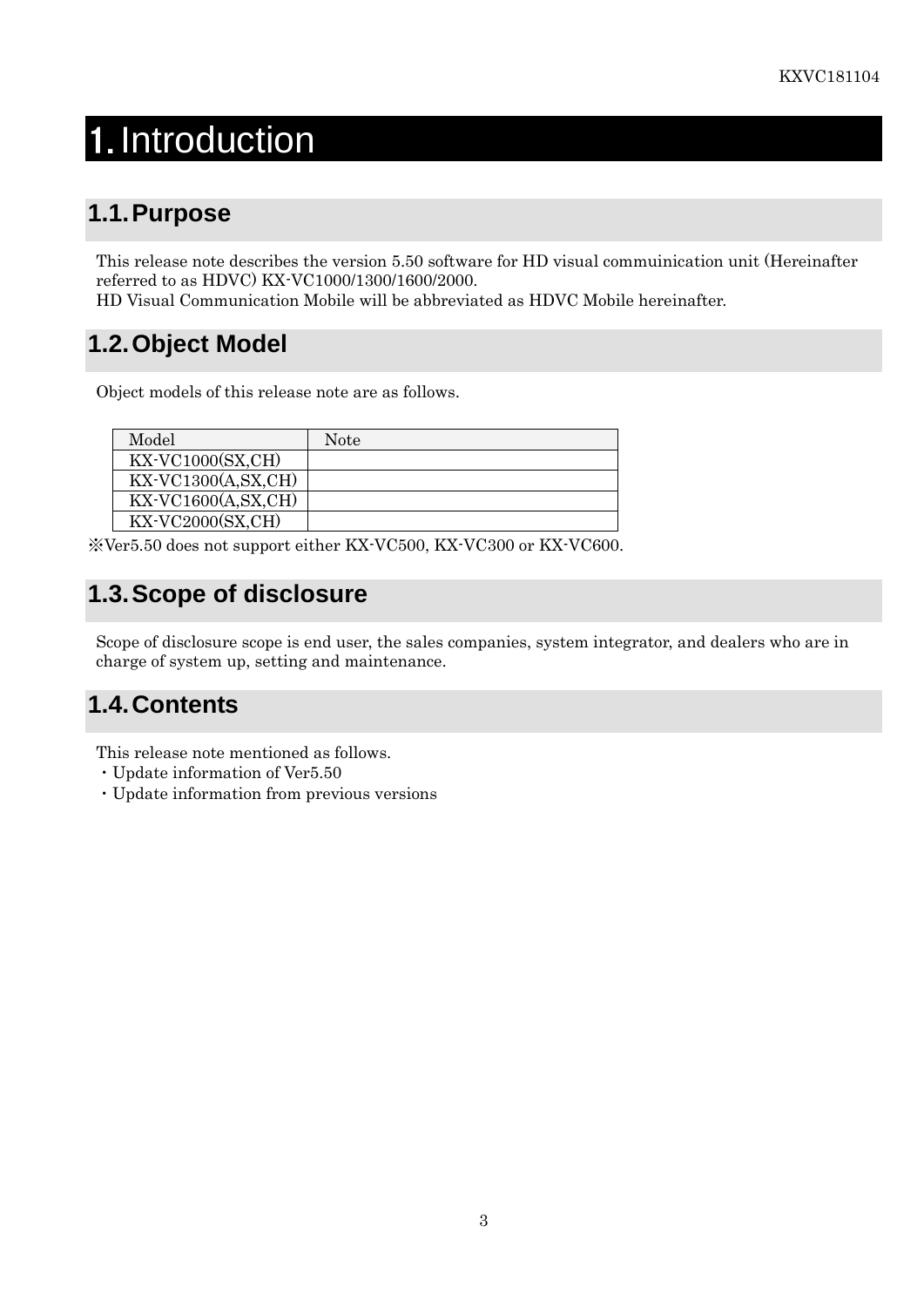# <span id="page-3-0"></span>2. Update information of KX-VC1x00/VC2000

The following list describes the changes on KX-VC1000/1300/1600/2000 software from Ver 5.02 to Ver 5.50.

|                                             |                                                                                                                      |                                                                                                                                                                                                               | Object Model                   |                   |                   |                   |
|---------------------------------------------|----------------------------------------------------------------------------------------------------------------------|---------------------------------------------------------------------------------------------------------------------------------------------------------------------------------------------------------------|--------------------------------|-------------------|-------------------|-------------------|
| Item                                        | Function                                                                                                             | Function                                                                                                                                                                                                      | $\overline{\text{VC}}$<br>2000 | <b>VC</b><br>1600 | <b>VC</b><br>1300 | <b>VC</b><br>1000 |
| New<br>function                             | Contact<br>Lists<br>transfer                                                                                         | • Contact lists can be shared by transferring to<br>other HDVC.                                                                                                                                               | Yes                            | Yes               | Yes               | Yes               |
| Improvem<br>$_{\rm ent}$<br>of<br>Functions | Number of<br>camera<br>preset<br>registrations                                                                       | • Expand the number of camera preset<br>registrations from 9 to 12.<br>(Target camera: Operation verified with KX -<br>VD 170.)                                                                               | Yes                            | Yes               | Yes               | Yes               |
|                                             | Improvemen<br>t of Contact<br>Lists editing<br>function                                                              | • Improvement of Contact Lists editing<br>function.                                                                                                                                                           | Yes                            | Yes               | Yes               | Yes               |
|                                             | Selection of<br>繁體 中文                                                                                                | • 繁體 中文 can be selected by GUI setting<br>menu.                                                                                                                                                               | Yes                            | Yes               | Yes               | Yes               |
|                                             | Improvemen<br>t of<br>resolution<br>display                                                                          | • Improvement changing resolution display<br>from transmitting resolution to input<br>resolution in such case as PC contents<br>sharing.                                                                      | Yes                            | Yes               | Yes               | Yes               |
|                                             | Imprpvemen<br>t adding<br>participatin<br>g sites from<br>a remote<br>site during<br>on-going<br>videoconfere<br>nce | • Improvement beeing able to add participants<br>from a remote HDVC via its remote<br>controller by using the preregistered profile<br>in the hosting HDVC as access information<br>during ongoing HDVC call. | Yes                            | Yes               | Yes               | Yes               |
|                                             | Lowest IP<br>rate setting                                                                                            | • Add lowest IP rate setting in GUI.                                                                                                                                                                          | Yes                            | Yes               | Yes               | Yes               |
|                                             | Change<br>layout<br>during<br>standby<br>condition                                                                   | • Improvement beeng able to change display<br>layout even while displaying PC contents at<br>standby condition                                                                                                | Yes                            | Yes               | Yes               | Yes               |
|                                             | Improvemen<br>t in H.323<br>dial<br>sequence                                                                         | $\bullet$ Improvement in H.323 dialing with<br>supporting "IP address (or host name) ##<br>H.323 extension number (or H.323 name)"<br>dial sequence.                                                          | Yes                            | Yes               | Yes               | Yes               |
| Others                                      |                                                                                                                      | • Improvement to ensure performance stability<br>during transmitting PC contents in single<br>stream.                                                                                                         | Yes                            | Yes               | Yes               | Yes               |
|                                             |                                                                                                                      | • Improvement to an issue that may cause<br>the transmitting resolution to remain low<br>even when disconnecting the low bandwidth<br>site.                                                                   | Yes                            | Yes               | Yes               | Yes               |

Yes: Supported, Conditionally: Available by Activation, No: Unsupported (unavailable), N/A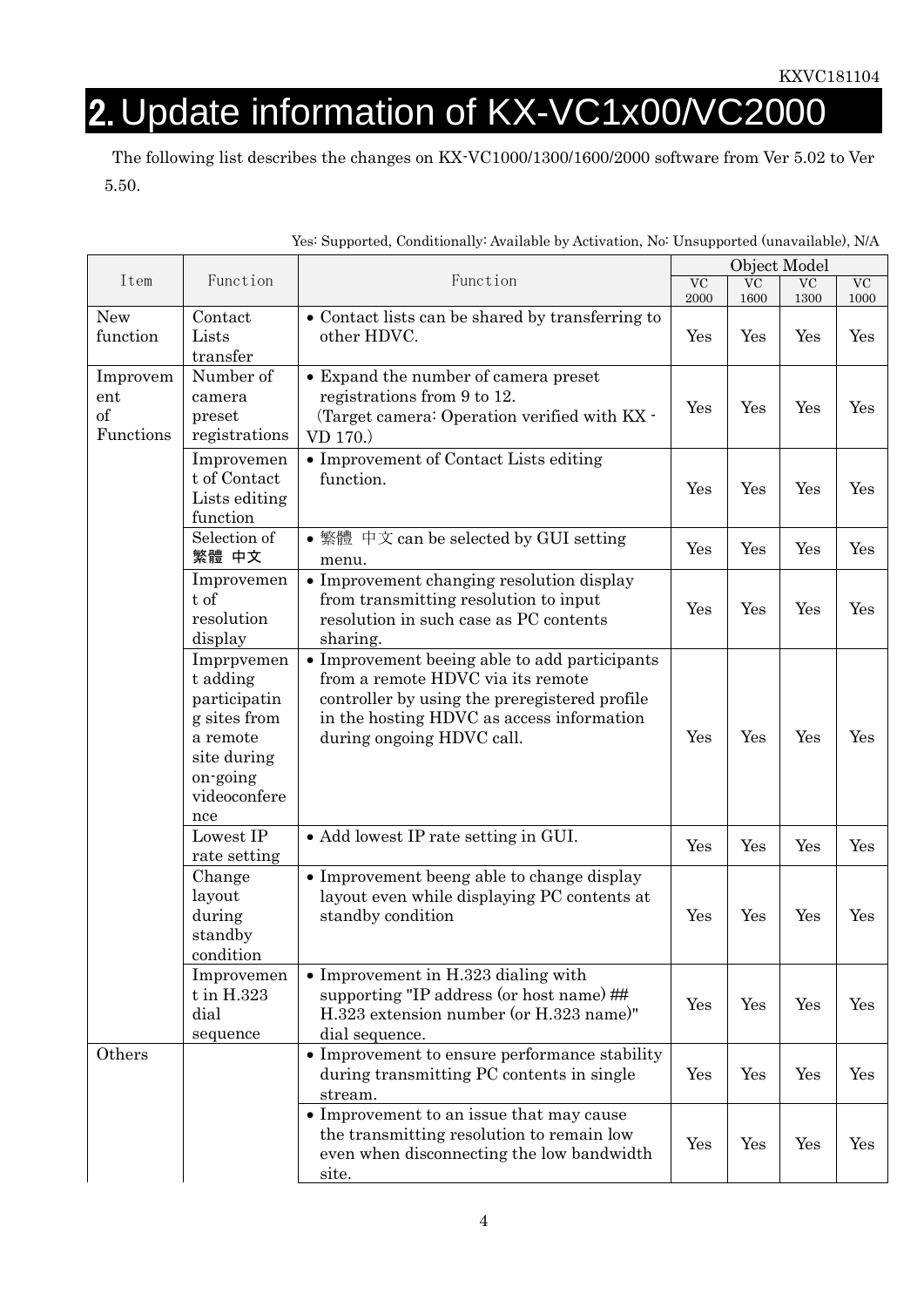| • Improved the transmission resolution of<br>substream, when connecting with SIP 512<br>kbps.                                                                                                                                 | Yes | Yes | $\operatorname{Yes}$ | Yes |
|-------------------------------------------------------------------------------------------------------------------------------------------------------------------------------------------------------------------------------|-----|-----|----------------------|-----|
| • Improvement correcting a symptom that<br>"SIP Delayed Offer" does not operate while<br>"Mobile Connection" activation key is not<br>installed.                                                                              | Yes | Yes | Yes                  | Yes |
| • Improvement in stability during dual stream<br>contents sharing operation when mixed<br>connection with H.263 terminals.                                                                                                    | Yes | Yes | Yes                  | Yes |
| • Improvement to the display position gap<br>when setting the underscan rate.                                                                                                                                                 | Yes | Yes | Yes                  | Yes |
| • Improvement in recorded video quality by<br>USB recording.                                                                                                                                                                  | Yes | Yes | Yes                  | Yes |
| • Improvement correcting a symptom that<br>occasionally calls fail after restoration from<br>SIP registration refusal, while operating on<br>SIP server.                                                                      | Yes | Yes | Yes                  | Yes |
| • Improvement correcting a symptom that<br>occasionally "Automatic Power ON" does not<br>function while network is in unusual<br>condition such as NTP time correction set<br>ON and IP address not yet acquired via<br>DHCP. | Yes | Yes | Yes                  | Yes |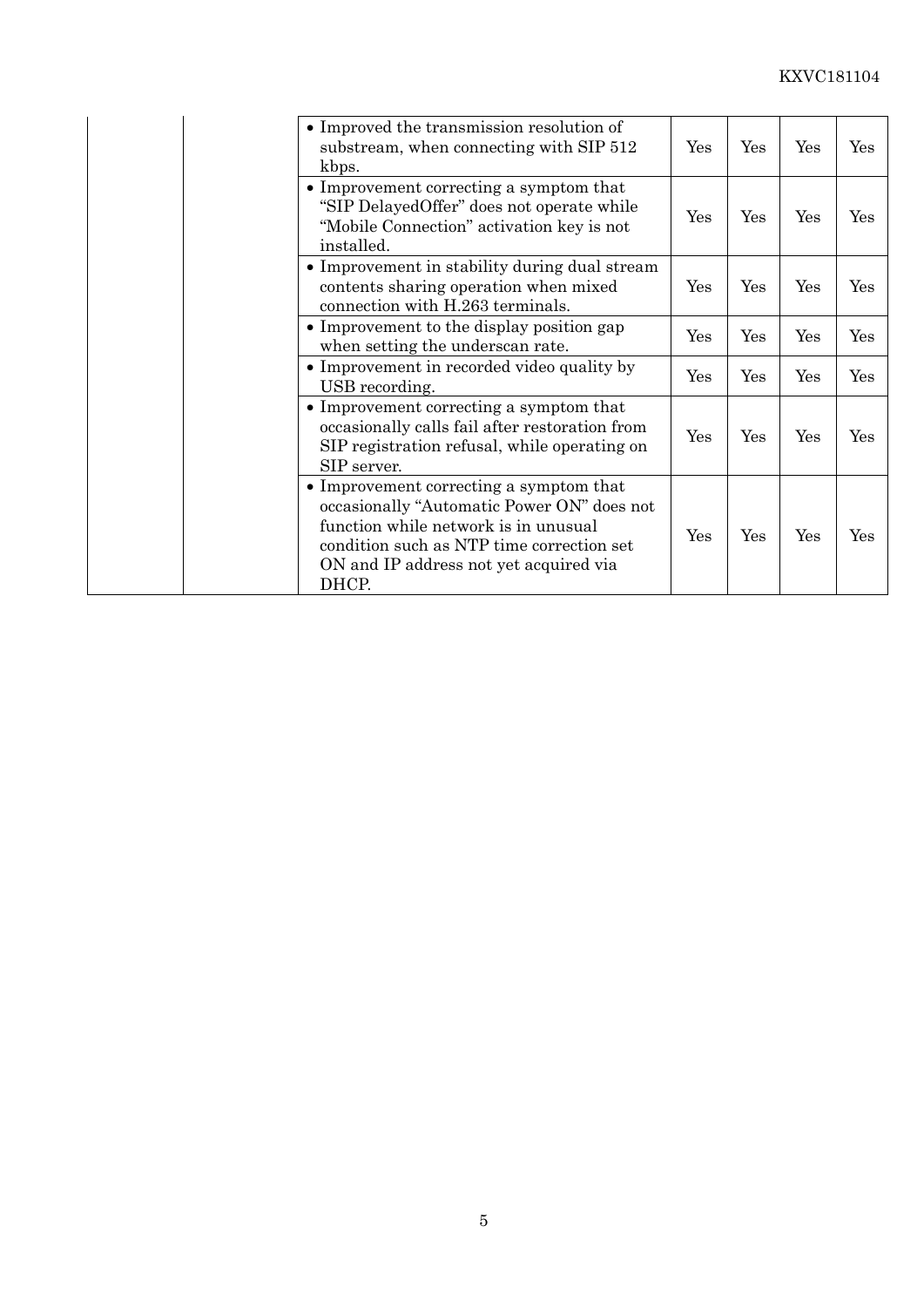### Release information of Ver5.02

The following list shows Changes of KX-VC1000/1300/VC1600 (from Ver 5.01) and KX-VC2000 (from Ver 5.00) in Ver 5.02.

|        |                          |                                                                                                                                                                                                                                                                                                                                                                                                                                                                                                                                                                                                                                                                                         |           |      | Object Model |           |
|--------|--------------------------|-----------------------------------------------------------------------------------------------------------------------------------------------------------------------------------------------------------------------------------------------------------------------------------------------------------------------------------------------------------------------------------------------------------------------------------------------------------------------------------------------------------------------------------------------------------------------------------------------------------------------------------------------------------------------------------------|-----------|------|--------------|-----------|
| Item   | Function                 | Function                                                                                                                                                                                                                                                                                                                                                                                                                                                                                                                                                                                                                                                                                | <b>VC</b> | VC   | VC           | <b>VC</b> |
|        |                          |                                                                                                                                                                                                                                                                                                                                                                                                                                                                                                                                                                                                                                                                                         | 2000      | 1600 | 1300         | 1000      |
| Others | Other<br>improvemen<br>t | • Improved the situation the resolution of PC<br>or Sub Camera falls into w288 in the<br>following conditions.<br>Change the<br>"Max. Bandwidth Per Site(LAN1)" or<br>"Max. Bandwidth Per Site(LAN2)" in the<br>case of VC1600 or VC2000,<br>"Max. Bandwidth Per Site(LAN1)" in the<br>case of VC1000 or VC1300<br>setting from "Not Specified" (default),<br>which can be set from<br>"Menu" $\rightarrow$ "Settings" $\rightarrow$ "Call set up".<br>Multipoint conference<br>IP Mode(SIP), NAT Traversal Mode<br>Set the "Dual stream" to "ON" (default),<br>which can by set from<br>"Menu" $\rightarrow$ "Settings" $\rightarrow$ "Call set up"<br>Start dual stream communication | Yes       | Yes  | Yes          | Yes       |

#### Yes: Supported, Conditionally: Available by Activation, No: Unsupported (unavailable), N/A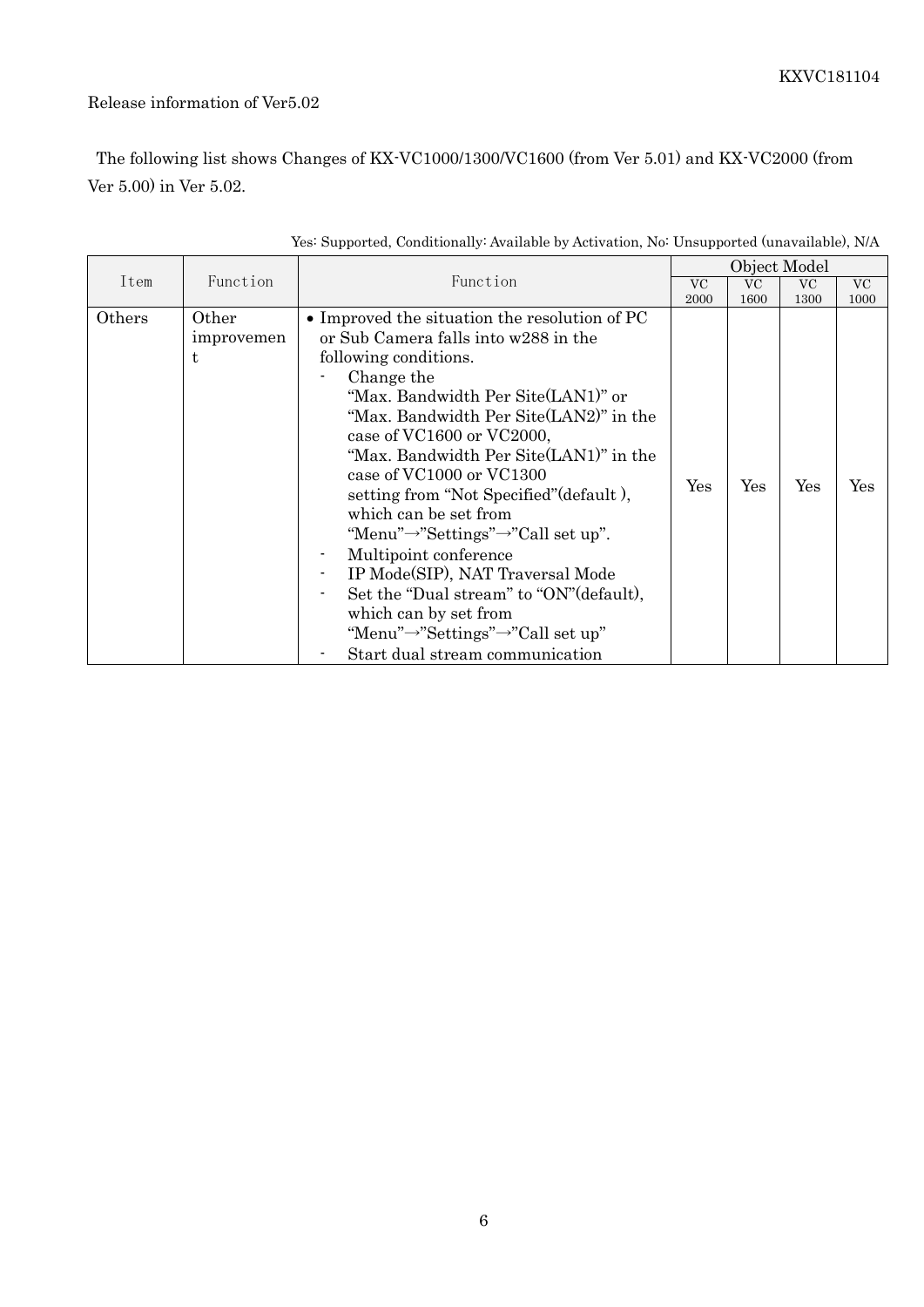Release information of Ver 5.00(KX-VC2000) and Ver 5.01(KX-VC1000/1300/1600)

The following list shows Changes of KX-VC1000/1300/VC1600 in Ver 5.01 and KX-VC2000 in Ver 5.00 from Ver 4.52.

|                                             |                                                                 |                                                                                                                                                                                                                                |                                |                      | Object Model                   |                      |
|---------------------------------------------|-----------------------------------------------------------------|--------------------------------------------------------------------------------------------------------------------------------------------------------------------------------------------------------------------------------|--------------------------------|----------------------|--------------------------------|----------------------|
| Item                                        | Function                                                        | Function                                                                                                                                                                                                                       | $\overline{\text{VC}}$<br>2000 | <b>VC</b><br>1600    | $\overline{\text{VC}}$<br>1300 | $\rm VC$<br>1000     |
| New<br>function                             | USB memory<br>recording                                         | USB memory recording of audio and<br>$\bullet$ Added<br>video during conference and stand-alone.                                                                                                                               | Yes                            | Yes                  | Yes                            | Yes                  |
|                                             | USB device<br>mode                                              | • Added USB device mode main-camera and<br>microphone of HDVC operate as PC<br>peripheral devices via USB.                                                                                                                     | Cond<br>ition<br>aly           | Con<br>ditio<br>naly | Cond<br>ition<br>aly           | Con<br>ditio<br>naly |
|                                             | Power<br>Settings                                               | • Added auto-power on and off on the<br>configured time everyday or on the day of<br>week.                                                                                                                                     | Yes                            | Yes                  | Yes                            | Yes                  |
| Improvem<br>$_{\rm ent}$<br>of<br>Functions | Improvemen<br>ts of SIP<br>connectivity                         | • Supported SIP BFCP dual-stream connection<br>with endpoints of other vendors.<br>• Improve connectivity with endpoints of other<br>vendors.                                                                                  | Yes                            | Yes                  | Yes                            | Yes                  |
|                                             | KX-VD170<br>support                                             | • New camera KX-VD170 supports setting of<br>sharpness, noise filter, continuous focus, and<br>can be controlled from HDVC.                                                                                                    | Yes                            | Yes                  | Yes                            | Yes                  |
|                                             | authenticati<br>on of<br>incoming<br>calls                      | • Added authentication of incoming call with a<br>conference room number as a key.                                                                                                                                             | Yes                            | Yes                  | Yes                            | Yes                  |
|                                             | Backward<br>compatibilit<br>y when<br>importing<br>files        | • Supported the import of address and profile<br>files of previous version.<br>• Supported the import of configuration file of<br>previous version and only the same model.                                                    | Yes                            | Yes                  | Yes                            | Yes                  |
|                                             | Display of<br>the site with<br>the lowest<br>bandwidth          | • Displayed the site with the lowest bandwidth<br>which degrades the video quality of all sites<br>of the same group.<br>• It is displayed in the guidance of the site<br>information and the list of sites when<br>selecting. | Yes                            | Yes                  | Yes                            | Yes                  |
|                                             | Transmissio<br>n<br>Bandwidth<br>Control                        | • Added the selection of transmission<br>bandwidth control ON or OFF.                                                                                                                                                          | Yes                            | Yes                  | Yes                            | Yes                  |
|                                             | Improve the<br>force<br>responce                                | • Enables the force response without any<br>popup when the menu is displayed during<br>communication if it is enabled.                                                                                                         | Yes                            | Yes                  | Yes                            | Yes                  |
|                                             | Changes the<br>default focus<br>on manual<br>dial               | • Changed the default focus on manual dial<br>from "Connection Mode" to "Outoging Site"                                                                                                                                        | Yes                            | Yes                  | Yes                            | Yes                  |
|                                             | Changes the<br>default of<br>Standby of<br>the HDMI<br>Settings | • Changed the default of Standby in the HDMI<br>Settings from "ON" to "OFF", which is in the<br>admin menu.<br>Some camera shuts down when the HDVC is<br>into the stand-by mode or is turned off.                             | Yes                            | Yes                  | Yes                            | Yes                  |

Yes: Supported, Conditionally: Available by Activation, No: Unsupported (unavailable), N/A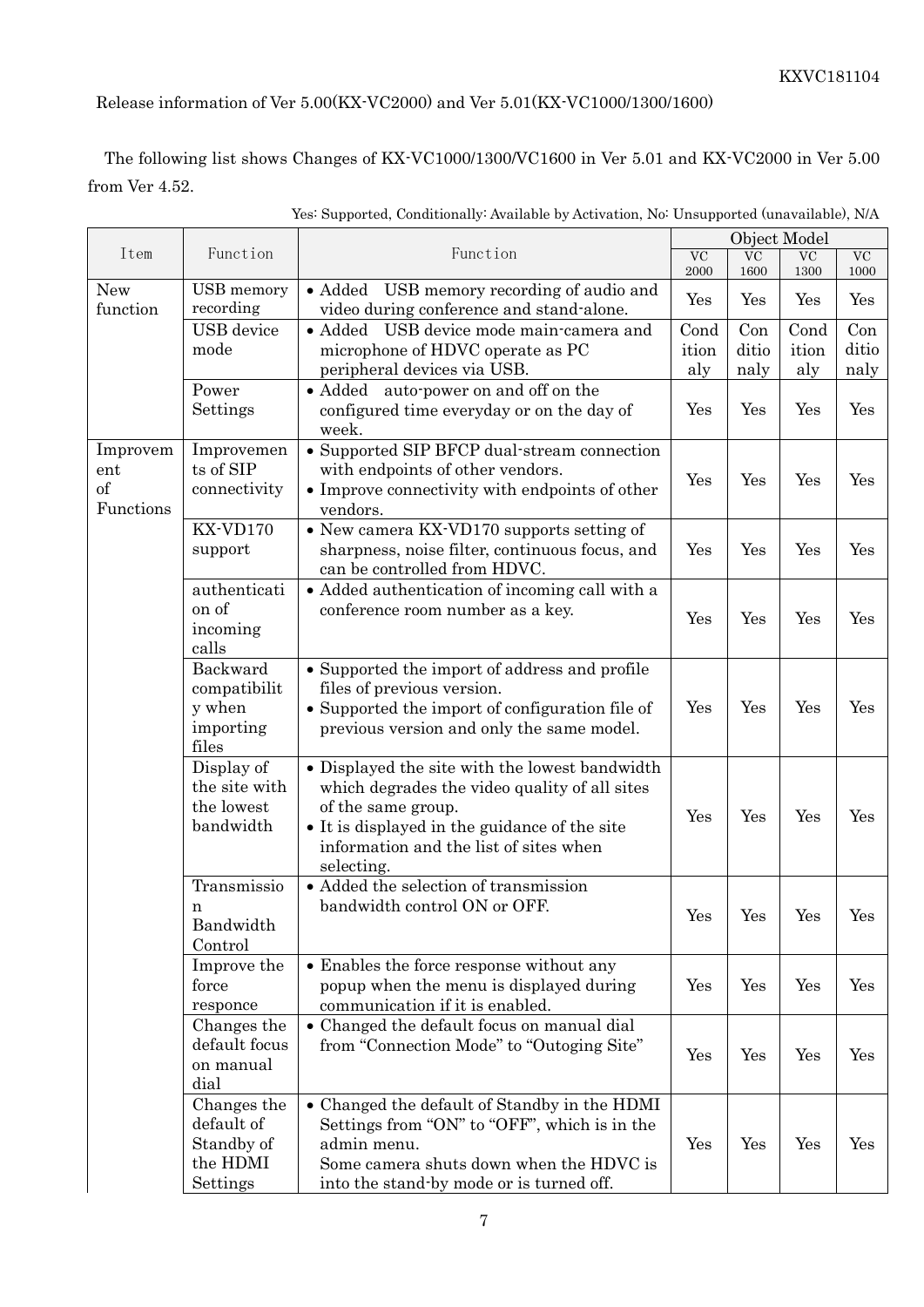|        | Changes the                                         | • Changed the default value of the following                                                                                                                                                                                                                                                                                                                                                        |     |     |     |     |
|--------|-----------------------------------------------------|-----------------------------------------------------------------------------------------------------------------------------------------------------------------------------------------------------------------------------------------------------------------------------------------------------------------------------------------------------------------------------------------------------|-----|-----|-----|-----|
|        | default<br>value                                    | -Call setup - Server Port<br>"Default"→"Alternate"<br>-GUI Settings - "Y" Button during MCU<br>"Whisper Mode"->"Discussion/Presentation"<br>-Camer Settings-Layout change camera<br>control<br>"ON" $\rightarrow$ "OFF"                                                                                                                                                                             | Yes | Yes | Yes | Yes |
|        | Improvemen<br>t of GUI<br>wording                   | • Improved the following language wording<br>- Russian<br>- Portguese: the popup when the NAT<br>Traversal server is unreachable.<br>"Niet aangesloten op de NAT Traversal<br>server" → "Não conectado ao NAT<br>Traversal servidor"<br>- Spanish : Security Settings→Incoming Call<br>from a non-regist<br>"Entrante un llamante no registrado" $\rightarrow$<br>"Entrante llamante no registrado" | Yes | Yes | Yes | Yes |
| Others | Other<br>improvemen<br>t                            | • Improved the situation the outgoing or<br>incoming call with endpoints in WAN fails<br>occasionaly via some kind of HUB in IP/MAT<br>Traversal mode and static NAT.                                                                                                                                                                                                                               | Yes | Yes | Yes | Yes |
|        |                                                     | • Improved the QoS negotiation with H.323 via<br>gate keeper.                                                                                                                                                                                                                                                                                                                                       | Yes | Yes | Yes | Yes |
|        |                                                     | • Improved the HDMI3 output which displays<br>a black screen occasionally when repeating to<br>connect and disconnect the main-camera.                                                                                                                                                                                                                                                              | Yes | Yes | Yes | Yes |
|        |                                                     | • Improved the flickering in screen when video<br>source is changed from PC to main-camera<br>during stand-alone.                                                                                                                                                                                                                                                                                   | Yes | Yes | Yes | Yes |
|        |                                                     | • Improved the behavior when repeating<br>outgoing calls to many endpoints and<br>incoming calls from many ones.                                                                                                                                                                                                                                                                                    | Yes | Yes | Yes | Yes |
|        |                                                     | • Improved system information where the<br>packet loss and frame rate become<br>"-"occasionally.                                                                                                                                                                                                                                                                                                    | Yes | Yes | Yes | Yes |
|        |                                                     | • Improved the behavior where changing from<br>dual stream to single stream.                                                                                                                                                                                                                                                                                                                        | Yes | Yes | Yes | Yes |
|        |                                                     | • Improved external I/F behavior where the<br>HDVC falls into the fault occasionally when<br>repeating download of log files.                                                                                                                                                                                                                                                                       | Yes | N/A | N/A | N/A |
|        | Enhanced<br>connectivity<br>with other<br>companies | • Improved the SIP connectivity with AVAYA<br>$XT5000 (V8_3_0_80)$ where black screen on<br>the HDVC display and disconnection<br>occurred.                                                                                                                                                                                                                                                         | Yes | Yes | Yes | Yes |
|        |                                                     | • Improved the connectivity with endpoints of<br>other vendors where the video resolution of<br>main stream is not recoveried occasionally<br>after single $\rightarrow$ dual $\rightarrow$ single.                                                                                                                                                                                                 | Yes | Yes | Yes | Yes |
|        |                                                     | • Improved the SIP connectivity with<br>$Cisco_880MXP (F9.3.1)$ and $Edge95MXP$<br>$(9.3.4)$ where no audio is output on the<br>HDVC.                                                                                                                                                                                                                                                               | Yes | Yes | Yes | Yes |
|        |                                                     |                                                                                                                                                                                                                                                                                                                                                                                                     |     |     |     |     |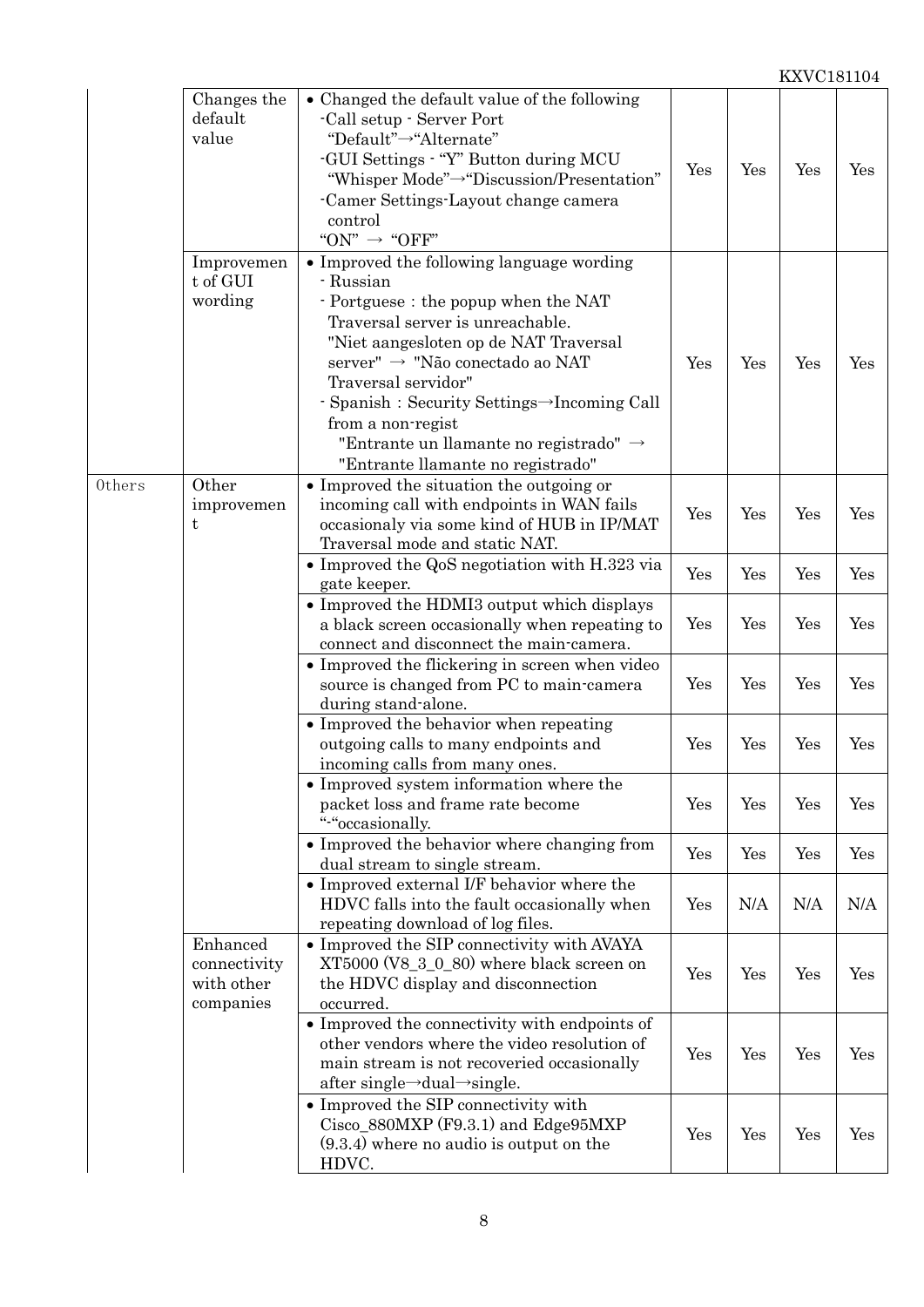| <b>SIP</b><br>$\bullet$ Improved<br>the<br>connectivity<br>with<br>Cisco $880$ MXP (F9.3.1) where the call from<br>Cisco to HDVC failes when "Video" is set in<br>"Quality of Service" in "Call Setup". | Yes | Yes | Yes | Yes |
|---------------------------------------------------------------------------------------------------------------------------------------------------------------------------------------------------------|-----|-----|-----|-----|
| $\bullet$ Improved<br>with<br>the<br>connectivity<br>$Cisco_880MXP (5.2) where the image from it$<br>is distorted.                                                                                      | Yes | Yes | Yes | Yes |
| • Improved the SIP connectivity with<br>endpoints of other vendors to select H.264<br>High Profile preferentially if the endpoint of<br>other vendor has the ability to decode it.                      | Yes | Yes | Yes | Yes |
| • Improved the connectivity with $Cisco_SX20$<br>$(8.1.0)$ where the situation where black<br>screen on the HDVC display occurres<br>occasionally.                                                      | Yes | Yes | Yes | Yes |
| • Improved the connectivity with<br>Polycom_RSS2000 and RSS4000 where no<br>audio is output on the HDVC.                                                                                                | Yes | Yes | Yes | Yes |
| $\bullet$ Improved the H.323 negotiation with<br>endpoints which support only H.264 Baseline<br>Single NAL and those which support only<br>$H.263+$ when operating as MCU.                              | Yes | Yes | Yes | Yes |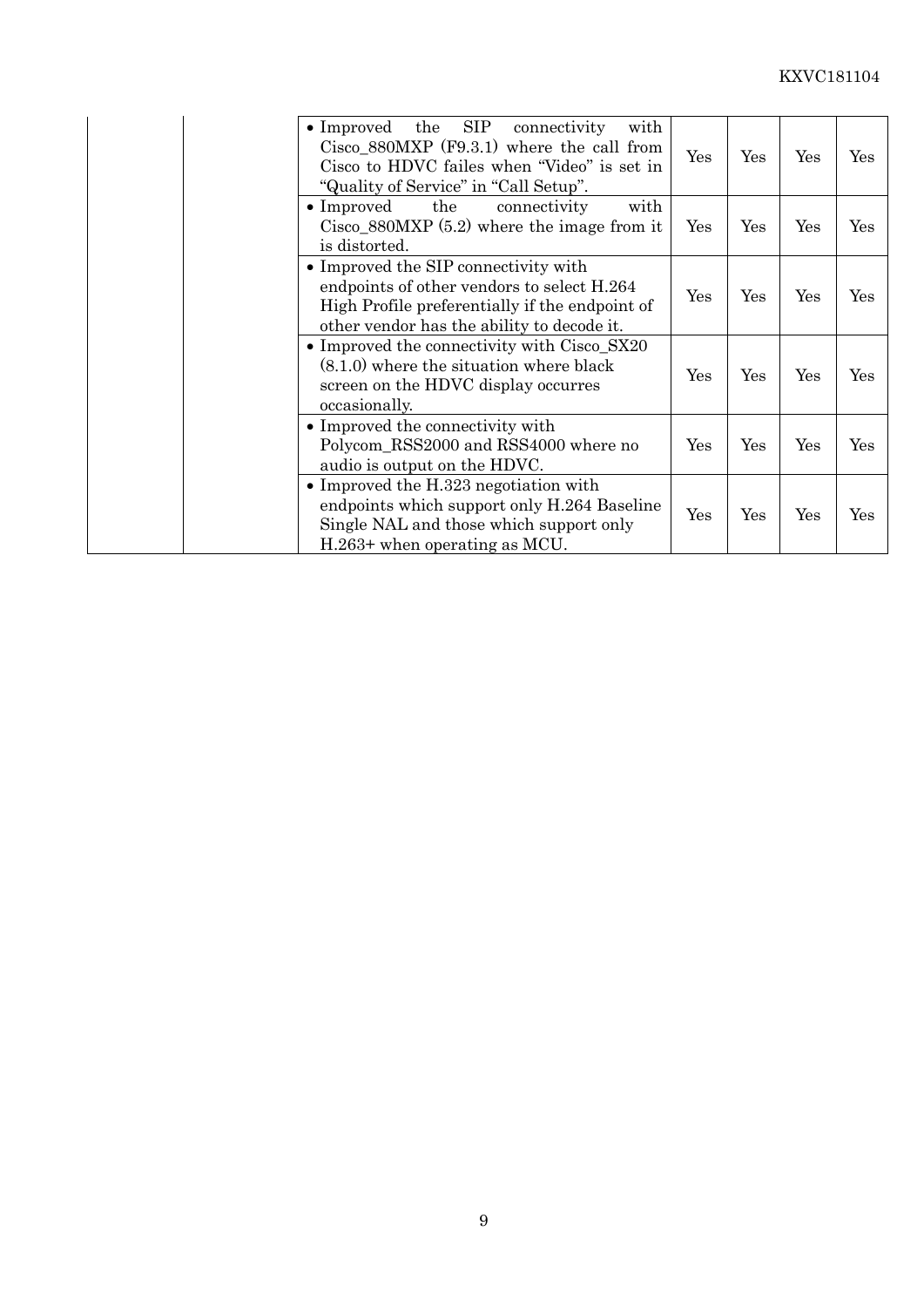#### Release information of Ver4.52

The following list shows Changes of KX-VC1000/1300/1600 from Ver 4.35 and those of KX-VC2000 from Ver 4.51.

|                                |                                       |                                                                                                                                                                                           | Object Model                               |                   |                   |            |
|--------------------------------|---------------------------------------|-------------------------------------------------------------------------------------------------------------------------------------------------------------------------------------------|--------------------------------------------|-------------------|-------------------|------------|
| Item                           | Function                              | Function                                                                                                                                                                                  | $\overline{\text{VC}}$<br>2000             | <b>VC</b><br>1600 | <b>VC</b><br>1300 | VC<br>1000 |
| New function                   | Profile standby                       | · Add a function that standby with<br>profile specified.                                                                                                                                  | Yes<br>$\divideontimes_2$                  | Yes               | Yes               | Yes        |
|                                | White list                            | $\bullet$ Add<br>function<br>that<br>incoming<br>$\mathbf{a}$<br>permission with whitelist.                                                                                               | Yes<br>$\divideontimes_2$                  | Yes               | Yes               | Yes        |
| Improvement<br>of<br>Functions | of<br>Permeation<br>Site name         | • Support for permeation of site name<br>during MCU to GUI.                                                                                                                               | Yes<br>$\divideontimes_2$                  | Yes               | Yes               | Yes        |
|                                | Password<br>for<br>remote access      | $\bullet$ Enhanced<br>for<br>password<br>remote<br>access.<br>- 8 characters or more<br>- Use 2 or more types of characters<br>$0 - 9$<br>$A \cdot Z *$ Uppercase or lowercase<br>Symbols | Yes<br>$\divideontimes_2$                  | Yes               | Yes               | Yes        |
|                                | <b>Sites</b><br>number<br>per profile | • Support for 30 sites per profile.                                                                                                                                                       | Yes<br>$\divideontimes_2$                  | Yes               | Yes               | Yes        |
|                                | layout pattern                        | • Add layout pattern during MCU.<br>$(CP13-28)$                                                                                                                                           | Yes<br>$\divideontimes_2$                  | Yes               | Yes               | Yes        |
|                                | Remote<br>access<br>setting           | • Add Remote access setting to GUI.                                                                                                                                                       | $\operatorname{Yes}$<br>$\divideontimes_2$ | Yes               | Yes               | Yes        |
|                                | Call history<br>during call           | • Add number of call history during<br>call.                                                                                                                                              | Yes<br>$\divideontimes_2$                  | Yes               | Yes               | Yes        |
|                                | Secondary<br>bandwidth<br>selection   | • Add choices of secondary bandwidth<br>selection.(1.5)<br>Mbps/1.2<br>Mbps/384<br>kbps)                                                                                                  | Yes<br>$\divideontimes_2$                  | Yes               | Yes               | Yes        |
|                                | Number of call<br>history             | • Add number of call history to 100.                                                                                                                                                      | Yes<br>$\divideontimes_2$                  | Yes               | Yes               | Yes        |
|                                | Save<br>How<br>to<br>Call History     | • Save all history on incoming and<br>outgoing calls.                                                                                                                                     | Yes<br>$\divideontimes_2$                  | Yes               | Yes               | Yes        |
|                                | Redial history                        | • Support for check the redial history<br>in the call history.                                                                                                                            | Yes<br>$\divideontimes_2$                  | Yes               | Yes               | Yes        |
|                                | Delete<br>call<br>history             | disable<br>setting for<br>delete<br>$\bullet$ Add<br>history function.                                                                                                                    | Yes<br>$\divideontimes_2$                  | Yes               | Yes               | Yes        |
|                                | Delayed Offer                         | • Support for Delayed Offer of SIP.                                                                                                                                                       | Yes<br>$\divideontimes_2$                  | Yes               | Yes               | Yes        |
|                                | Video<br>quality<br>setting           | • Add setting for Video quality (PC)<br>and Video quality (Sub Camera).                                                                                                                   | Yes<br>$\divideontimes_2$                  | Yes               | Yes               | Yes        |
|                                | Admin login                           | • Support for hide the yellow button<br>(Admin login)<br>displayed on the<br>menu screen.                                                                                                 | Yes<br>$\divideontimes_2$                  | Yes               | Yes               | Yes        |

Yes: Supported, Conditionally: Available by Activation, No: Unsupported (unavailable), N/A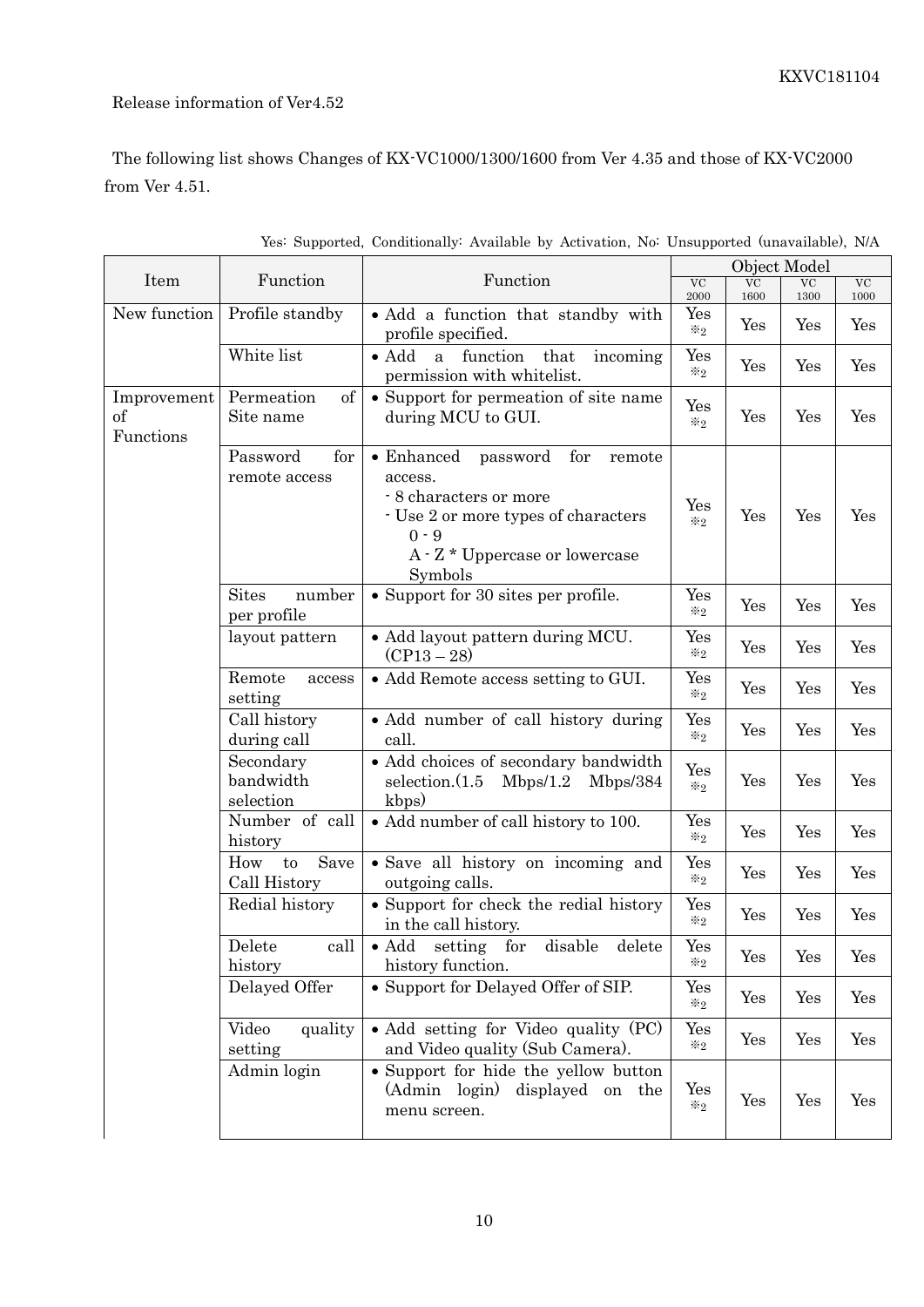|        | Add Setting to<br>GUI                               | • Add settings to GUI.<br>Characteristics<br>⋗<br>of<br>microphone<br>collected sound<br>Microphone to mute<br>≻<br>Setting not to display the MCU<br>➤<br>site on the multi view.                                                                          | Yes<br>$\divideontimes$ 2. | Yes                   | Yes                   | Yes                   |
|--------|-----------------------------------------------------|-------------------------------------------------------------------------------------------------------------------------------------------------------------------------------------------------------------------------------------------------------------|----------------------------|-----------------------|-----------------------|-----------------------|
|        | System<br>Information<br>screen during a<br>calling | $\bullet$ Improvement<br>of<br>behavior<br>that<br>System Information screen.                                                                                                                                                                               | Yes<br>$\divideontimes_2$  | Yes                   | Yes                   | Yes                   |
|        | Company name                                        | from<br>$\bullet$ Change<br>company<br>name<br>Panasonic System Networks<br>Co.,<br>Ltd. to Panasonic Corporation on<br>the EULA screen.                                                                                                                    | Yes                        | Yes                   | Yes                   | Yes                   |
|        | Network failure<br>detection                        | When<br>network<br>failure<br>$\bullet$<br>a<br>is<br>detected (ex: network loop),<br>a<br>popup will be displayed.                                                                                                                                         | Yes<br>$\divideontimes_2$  | Yes                   | Yes                   | Yes                   |
| Others | Other<br>improvement                                | $\bullet$ Improvement<br>of<br>behavior<br>that<br><b>NTT</b><br>communication<br>using<br>DoCoMo's SIM.                                                                                                                                                    | Yes                        | Yes                   | Yes                   | Yes                   |
|        |                                                     | • Improvement of behavior that the<br>output of HDMI 3 is set to the<br>output of HDMI 1 or HDMI 2 on the<br>Video Output screen, Determine the<br>video output format from the format<br>information of the output source.                                 | Yes                        | Yes                   | Yes                   | Yes                   |
|        |                                                     | $\bullet$ Improvement<br>order<br>in<br>to<br>synchronize video and audio when<br>connection<br>destinations<br>many<br>disconnected at the same time at the<br>MCU site.                                                                                   | Yes                        | Yes<br>$\mathbb{X}$ 1 | Yes<br>$\times 1$     | Yes<br>$\mathbb{X}_1$ |
|        |                                                     | • Improvement of behavior that Self<br>diag. cannot be finished.                                                                                                                                                                                            | Yes                        | N/A                   | N/A                   | N/A                   |
|        |                                                     | behavior<br>of<br>$\bullet$ Improvement<br>that<br>Connection destination information<br>is rarely displayed in the device<br>information of the Web console.                                                                                               | $\mathbf{r}$<br>Yes        | Yes<br>$\mathbb{X}_1$ | Yes<br>$\mathbb{X}_1$ | Yes<br>$\mathbb{X}_1$ |
|        |                                                     | • Improvement of behavior that it can<br>receive<br>incoming<br>calls<br>from<br>KX-VC300/KX-VC600 if you set the<br>following.<br>Quality of Service of Call setup<br>≻<br>screen to Video.<br>G.722.1 and AAC-LD of Codec<br>➤<br>settings screen to OFF. | Yes                        | Yes                   | Yes                   | Yes                   |
|        |                                                     | • Improvement of behavior that the<br>standby setting of the profile<br>released by importing the profile<br>standby<br>setting<br>becomes<br>by<br>the<br>profile<br>re-entering<br>of<br>the<br>standby target.                                           | Yes                        | N/A                   | N/A                   | N/A                   |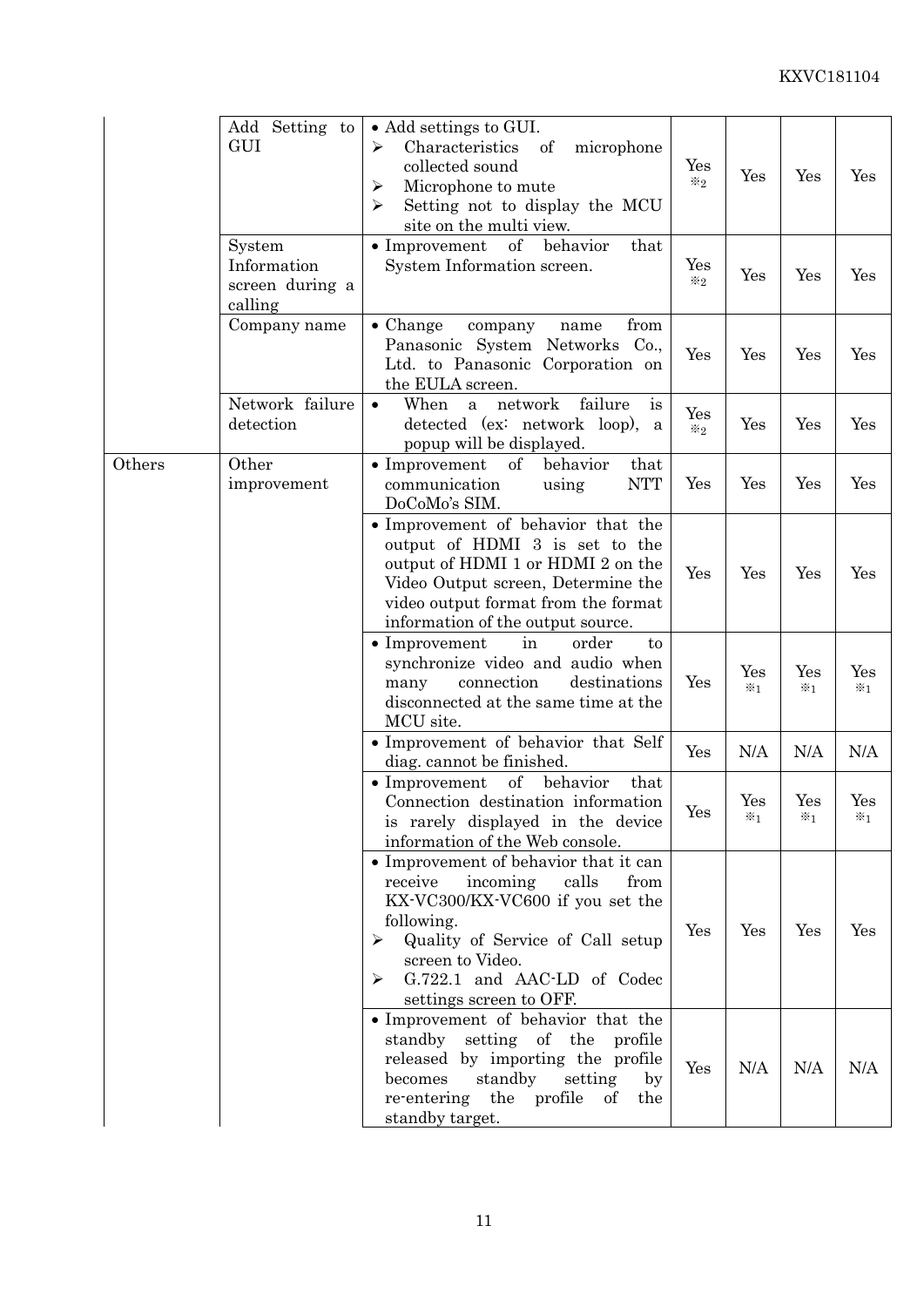| $\bullet$ When<br>WAN<br>obtained,<br>investigation. | the<br>forced<br>transmission<br>permission setting is valid and the<br>side IP address<br>can be<br>calling is<br>enabled<br>regardless of the result of NAT         | Yes                        | Yes | Yes | Yes |
|------------------------------------------------------|-----------------------------------------------------------------------------------------------------------------------------------------------------------------------|----------------------------|-----|-----|-----|
| when                                                 | • Improvement of behavior that the<br>frame rate on System Info. Screen<br>correctly to the first decimal place<br>connecting<br>with<br>other<br>company's endpoint. | Yes                        | Yes | Yes | Yes |
|                                                      | • Improvement of behavior that the<br>startup fails extremely really when<br>Multicast is active and starts up in<br>the Web port open state.                         | Yes                        | Yes | Yes | Yes |
| • Changed<br>control                                 | GUI<br>language<br>representation. (Renamed from "FIX"<br>Cam's Remote Ctrl Revr" to "Remote<br>through<br>function"<br>on<br>CameraSettings screen.)                 | Yes<br>$\divideontimes$ 2. | Yes | Yes | Yes |

Yes<sup>※1:</sup> Corresponded with Ver.4.35

Yes<br>※2: Corresponded with Ver.4.51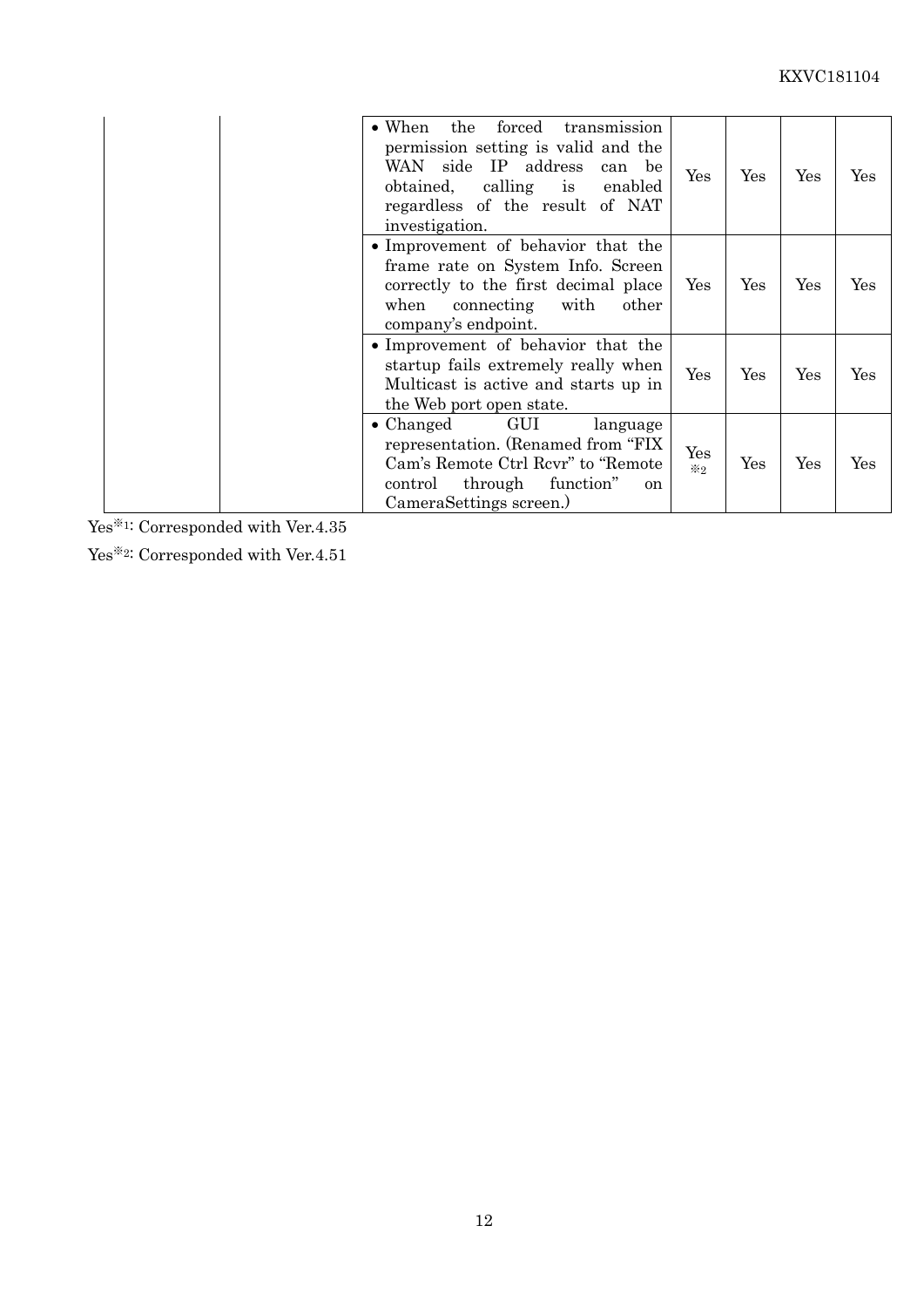|                 |                            |                                                                                                                                                                                                                                                                                                                                                                    |        | Object Model |               |
|-----------------|----------------------------|--------------------------------------------------------------------------------------------------------------------------------------------------------------------------------------------------------------------------------------------------------------------------------------------------------------------------------------------------------------------|--------|--------------|---------------|
| Item            | Function                   | Function                                                                                                                                                                                                                                                                                                                                                           | VC1600 | VC1300       | <b>VC1000</b> |
| οf<br>Functions | Improvement   Improvements | • Improvement of behavior that other<br>endpoints that have received the<br>content remain the contents screen, if a<br>main unit receives an incoming call<br>from a dual stream invalid endpoint<br>and the incoming confirmation pop-up<br>is displayed while a plurality of<br>endpoints are connected and one<br>endpoint shares a content by dual<br>stream. | Yes    | Yes          | Yes           |
|                 |                            | • Improved communication stability in a<br>network where multiple MAC<br>addresses are assigned to one IP<br>address. (e.g. GLBP (Gateway Load)<br>Balancing Protocol).                                                                                                                                                                                            | Yes    | Yes          | Yes           |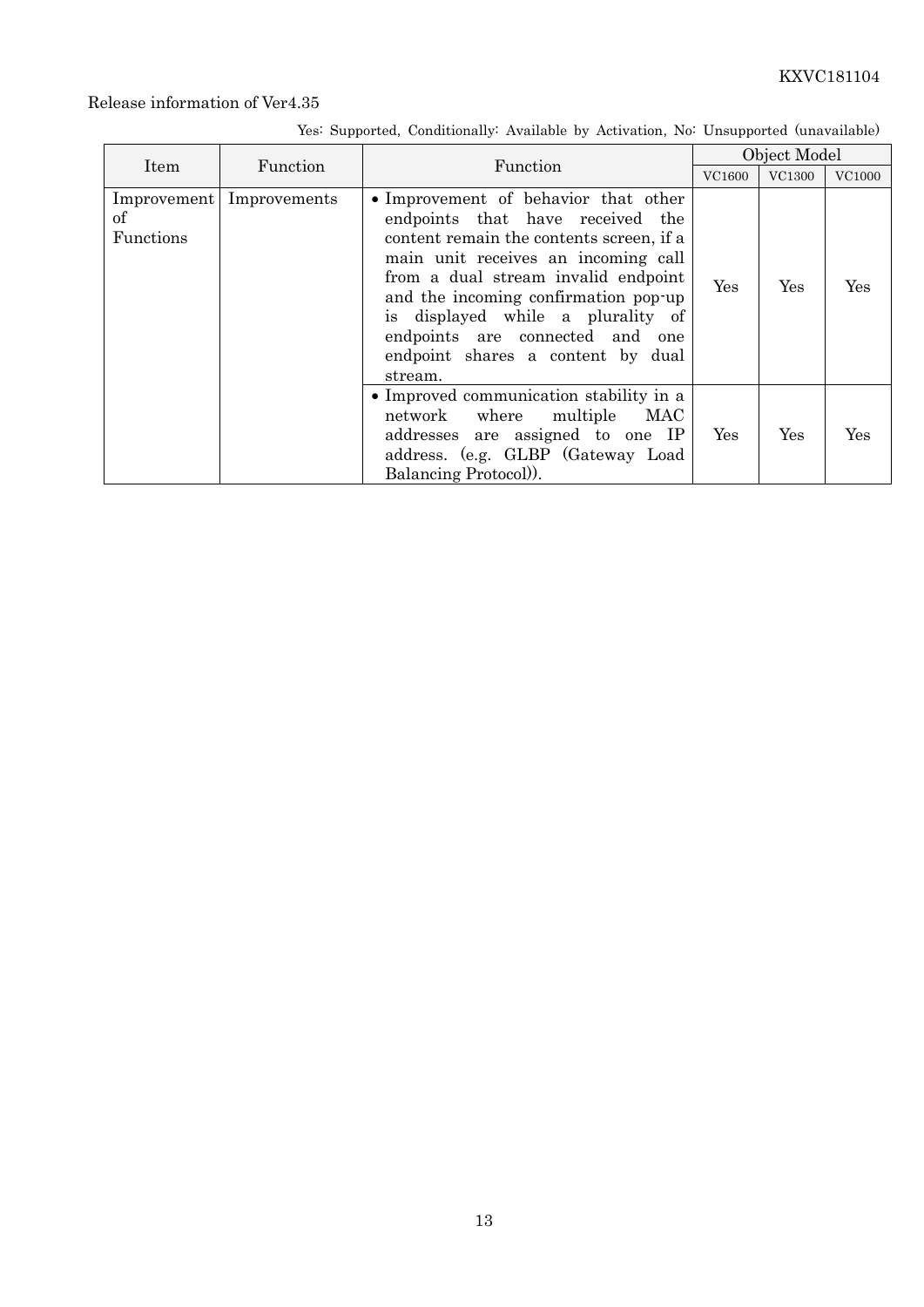|                                      |                                                  |                                                                                                                                                                                                                                                                                                                                                                               |               | Object Model |               |
|--------------------------------------|--------------------------------------------------|-------------------------------------------------------------------------------------------------------------------------------------------------------------------------------------------------------------------------------------------------------------------------------------------------------------------------------------------------------------------------------|---------------|--------------|---------------|
| Item                                 | Function                                         | Function                                                                                                                                                                                                                                                                                                                                                                      | <b>VC1600</b> | $\rm VC1300$ | <b>VC1000</b> |
| Improvement<br>$\sigma$<br>Functions | Improvements                                     | • Support for automatically transition to<br>PC single screen when PC screen<br>sharing is executed at HDVC mobile for<br>Windows by the single stream.                                                                                                                                                                                                                       | Yes           | Yes          | Yes           |
|                                      |                                                  | • Improvement of behavior that<br>the<br>setting is reflected on the operation if<br>the setting of "Echo Canceller" of<br>"Audio I/O" menu is set to "OFF".                                                                                                                                                                                                                  | Yes           | Yes          | Yes           |
|                                      |                                                  | • Improvement of behavior that the<br>LAYOUT button does not become<br>effective if the setting of "Video output"<br>is set to "HDMI1" and the setting of<br>"Layout 1" is set to below.<br>"Content / Camera (PwithP)"<br>"Content / Camera (SideBySide)"                                                                                                                    | Yes           | Yes          | Yes           |
|                                      |                                                  | • Improvement of behavior that the video<br>is not output when HDVC returns from<br>screen stand-by if HDVC is connected<br>to the old model of monitor that<br>supports only 1080i.                                                                                                                                                                                          | Yes           | Yes          | Yes           |
|                                      |                                                  | • Improvement of behavior that the video<br>of HMDI3 becomes abnormal if HDMI1<br>or HMDI2 of HDVC is connected to the<br>old model of monitor that supports only<br>1080i and "Output of HMDI3" is set to<br>the corresponding HDMI terminal.                                                                                                                                | Yes           | N/A          | N/A           |
|                                      |                                                  | • Improvement of following behavior that<br>rarely occurs.<br>The bandwidth is reduced and the<br>disturbance of the video continues in<br>the case of dual stream transmission.                                                                                                                                                                                              | Yes           | Yes          | Yes           |
|                                      |                                                  | • Improved to be able to reduce the time<br>until the bandwidth returns back after<br>the packet loss due to network occurs.                                                                                                                                                                                                                                                  | Yes           | Yes          | Yes           |
|                                      | Enhanced<br>connectivity with<br>other companies | • Improved to be able to communicate<br>with the following endpoints using SIP.<br>Polycom : Group $300/500(4.3.0, 5.1.2)$<br>HDX7000/8000(3.1.6, 3.1.10)<br>CISCO: C20/60(7.3.2, 7.3.5)<br>CISCO: SX20(8.1.0)<br>SONY: XG77s/100s(1.42, 1.51),<br>XG80/XA80/XG55(2.45),<br>XC1(1.12, 1.22)<br>Lifesize : Express $220(5.0.3)$ ,<br>Passport(4.12.0)<br>Avaya: VC240(1004.16) | Yes           | Yes          | Yes           |
|                                      |                                                  | • Improved to be able to receive XGA<br>using H.263 in the case of more than 5<br>endpoints conference.                                                                                                                                                                                                                                                                       | Yes           | N/A          | N/A           |

Yes: Supported, Conditionally: Available by Activation, No: Unsupported (unavailable)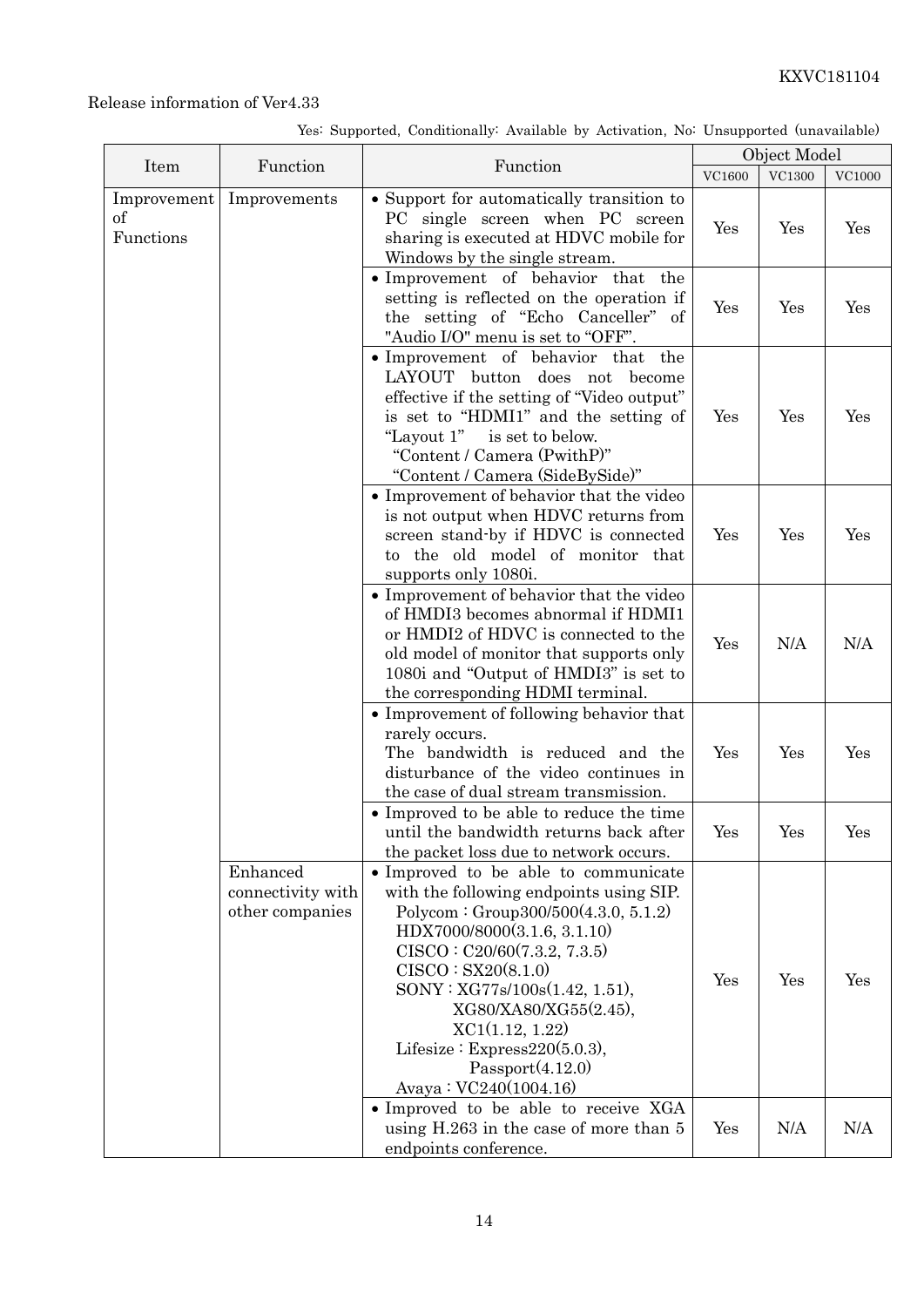| • Improved to be able to communicate<br>with Polycom ViewStation Release 5.6<br>using $H.323$ .                                                                                                                                                                                                    | Yes | Yes | Yes |
|----------------------------------------------------------------------------------------------------------------------------------------------------------------------------------------------------------------------------------------------------------------------------------------------------|-----|-----|-----|
| • Improvement of behavior that HDVC<br>cannot communicate<br>normally<br>depending on the order to connect to<br>endpoints when it connects to HDVCs<br>and more than one of other vendor's<br>endpoints such as SONY XG80 that<br>supports only H.264 Baseline Single<br>NAL for the video codec. | Yes | Yes | Yes |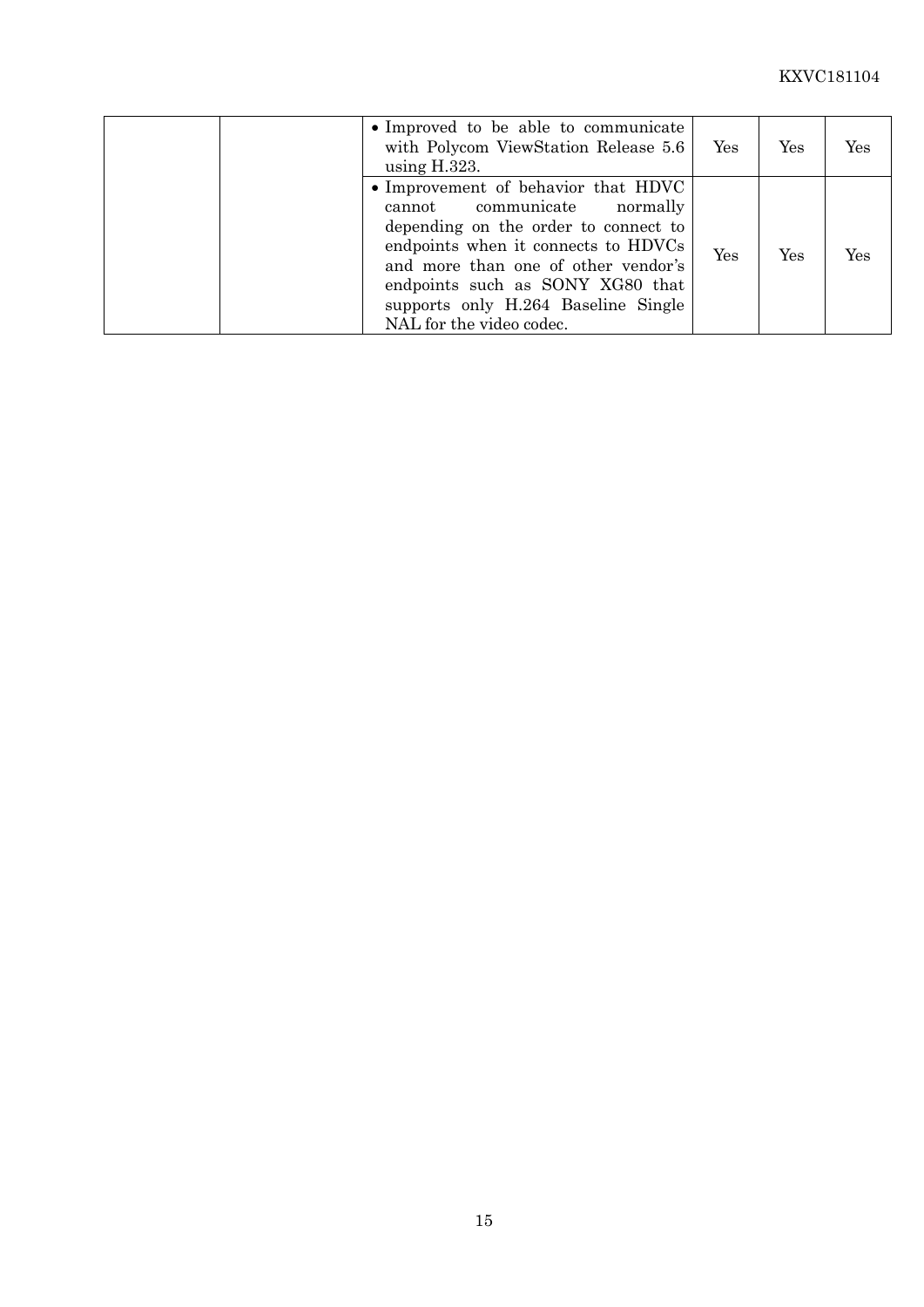|                   |                | Function                                                                                                                                                                                                                                                                                                                                                                                                                                                                                                                                                                                                                                                                                                                                                                                                                                                                                                                                                                                                                                                                                                                                                                                                                                                                                                                                                                                                                                                                                                                                                                                                                                                                                                                                                                                                                                                                                                                                                                                                         |        | Object Model  |  |
|-------------------|----------------|------------------------------------------------------------------------------------------------------------------------------------------------------------------------------------------------------------------------------------------------------------------------------------------------------------------------------------------------------------------------------------------------------------------------------------------------------------------------------------------------------------------------------------------------------------------------------------------------------------------------------------------------------------------------------------------------------------------------------------------------------------------------------------------------------------------------------------------------------------------------------------------------------------------------------------------------------------------------------------------------------------------------------------------------------------------------------------------------------------------------------------------------------------------------------------------------------------------------------------------------------------------------------------------------------------------------------------------------------------------------------------------------------------------------------------------------------------------------------------------------------------------------------------------------------------------------------------------------------------------------------------------------------------------------------------------------------------------------------------------------------------------------------------------------------------------------------------------------------------------------------------------------------------------------------------------------------------------------------------------------------------------|--------|---------------|--|
| Item              | Function       |                                                                                                                                                                                                                                                                                                                                                                                                                                                                                                                                                                                                                                                                                                                                                                                                                                                                                                                                                                                                                                                                                                                                                                                                                                                                                                                                                                                                                                                                                                                                                                                                                                                                                                                                                                                                                                                                                                                                                                                                                  | VC1600 | <b>VC1300</b> |  |
| Improvement<br>οf | Improvement of | • Improvement of GUI wordings of pop-up                                                                                                                                                                                                                                                                                                                                                                                                                                                                                                                                                                                                                                                                                                                                                                                                                                                                                                                                                                                                                                                                                                                                                                                                                                                                                                                                                                                                                                                                                                                                                                                                                                                                                                                                                                                                                                                                                                                                                                          | Yes    | Yes           |  |
| Functions         | GUI wordings   | display and call histories, etc.<br>• Improvement of behavior that the position<br>of the excluded site becomes a black<br>screen after MCU mode is changed from<br>"Discussion" to "Presentation" when the<br>setting of "Main Position (Discussion)" is<br>set to except for "Specified Position" and<br>"Main<br>Position<br>the<br>setting<br>of<br>(Presentation)" is<br>"Specified"<br>set<br>to<br>Position" and the setting of "Display"<br>position setting" is set to "Black scene"<br>and a site is excluded at the time of<br>outgoing with "Discussion" mode.<br>• Improvement of behavior that the settings<br>of MIC3 and MIC4 of "MIC Setting"<br>become invalid after restart in case of<br>Manual setting.<br>• Improvement of behavior<br>the<br>that<br>communication<br>might<br>not<br>be<br>a<br>communication using the profile if an<br>outgoing call using the profile and an<br>incoming call happen at the same time.<br>• Improvement of behavior that the dual<br>steam function does not become effective<br>automatically after HDVC mobile (for iOS<br>for Android) takes part in the conference<br>in which the encryption is enabled and the<br>dual stream is disabled and afterward the<br>endpoint that does not support the dual<br>stream disconnects from the conference.<br>· Improvement of behavior that HDVC<br>mobile for Windows is disconnected after<br>HDVC mobile takes part in the conference<br>in which the encryption is enabled and the<br>dual stream is disabled and afterward the<br>endpoint that does not support the dual<br>stream disconnects from the conference.<br>• Improvement of behavior that the failure<br>rarely occurs in HDVC that sending<br>content when an endpoint that does not<br>have dual stream function participates in<br>the conference during content sharing by<br>dual stream.<br>• Improvement of behavior that the howling<br>might occur at start-up in the case that<br>the speaker is connected to the Audio Out | Yes    | Yes           |  |
|                   |                | L/R jack and the video camera that has<br>mic input is connected the Main camera<br>terminal.                                                                                                                                                                                                                                                                                                                                                                                                                                                                                                                                                                                                                                                                                                                                                                                                                                                                                                                                                                                                                                                                                                                                                                                                                                                                                                                                                                                                                                                                                                                                                                                                                                                                                                                                                                                                                                                                                                                    |        |               |  |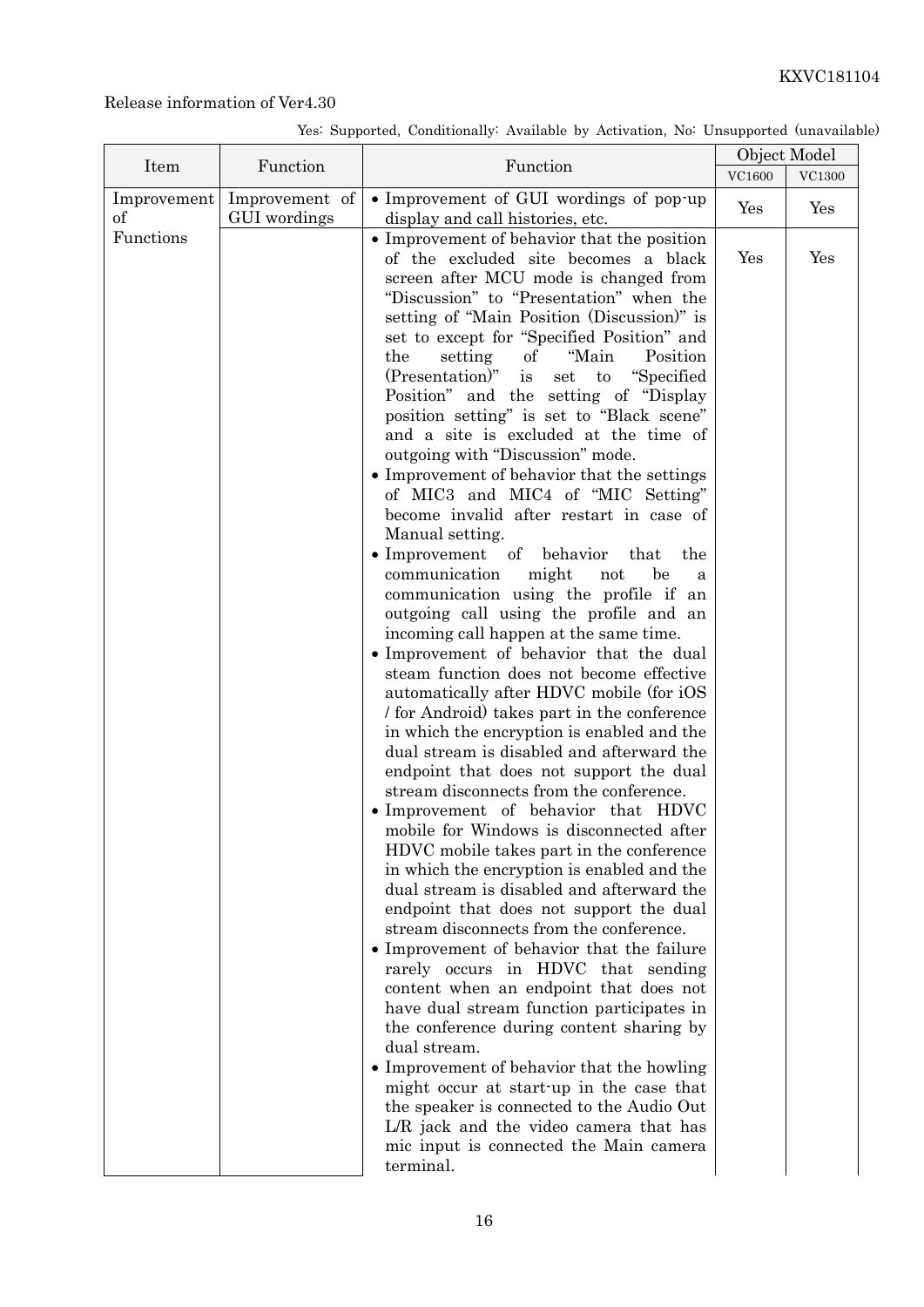|                                                  | • Improvement of behavior that HDVC<br>might restart when HDVC receives more<br>than 11 incoming calls using SIP protocol<br>at the same time.<br>• Improvement of behavior that HDVC<br>restarts when "Version Confirmation" is<br>executed in the case that "Update"<br>Method" in "Software update" menu is set<br>to "USB" and USB adapter without SD<br>card is inserted.<br>• Improvement of behavior that "Multicast"<br>Tree Set." menu cannot be set when "Edit"<br>Profile" of "GUI Settings" is set to "OFF".<br>$\bullet$ Improvement<br>of<br>behavior<br>that<br>configuration data in which the setting of<br>"Video Output" in "Video Output" menu is<br>set to "HDMI 1" and the setting of "Audio"<br>output terminal" in "Audio I/O" menu is<br>set to "OFF" cannot be imported.<br>$\bullet$ Improvement<br>behavior<br>that<br>the<br>encryption setting cannot be saved in<br>which "Access mode" is set to "User" and<br>"Encryption Key" is blanked after the<br>settings of "Encryption (SIP)"<br>and<br>"Encryption (NAT Traversal)" are set to<br>"ON" in IP/NAT Traversal Mode and<br>afterward the "Connection mode" is<br>changed to IP Mode or NAT Traversal<br>Mode.<br>• Improvement behavior that the audio<br>from HDVC mobile for Windows Ver3.14 is<br>not outputted when the setting of "Quality"<br>of Service" in "Call set up" menu is<br>changed to "Video" and HDVC receives an<br>incoming call from HDVC mobile.<br>• Improvement of behavior that there is a<br>case in which a part of a screen display |     |     |
|--------------------------------------------------|-------------------------------------------------------------------------------------------------------------------------------------------------------------------------------------------------------------------------------------------------------------------------------------------------------------------------------------------------------------------------------------------------------------------------------------------------------------------------------------------------------------------------------------------------------------------------------------------------------------------------------------------------------------------------------------------------------------------------------------------------------------------------------------------------------------------------------------------------------------------------------------------------------------------------------------------------------------------------------------------------------------------------------------------------------------------------------------------------------------------------------------------------------------------------------------------------------------------------------------------------------------------------------------------------------------------------------------------------------------------------------------------------------------------------------------------------------------------------------------------------------------------------------------------------------|-----|-----|
| Enhanced<br>connectivity with<br>other companies | becomes green for a moment at start-up.<br>• Improved to be able to communicate with<br>Sony PCS-1 using H.264 codec.<br>• Improved to be able to execute the content<br>sharing with SONY PCS-1 by the dual<br>this case the codec of<br>stream.<br>In<br>sub-stream is H.263.<br>• Improved to be able to communicate with<br>Sony PCS-G50 using H.264 codec.<br>• Improvement of behavior that SONY<br>PCS-G50 cannot receive the sub-camera<br>when MCU site (HDVC) executes content<br>sharing by the dual stream in the case<br>that SONY PCS-G50 and HDVC are<br>connected to MCU.                                                                                                                                                                                                                                                                                                                                                                                                                                                                                                                                                                                                                                                                                                                                                                                                                                                                                                                                                             | Yes | Yes |
|                                                  | • Improved to be able to communicate with<br>Sony PCS-TL33 using H.264 codec.                                                                                                                                                                                                                                                                                                                                                                                                                                                                                                                                                                                                                                                                                                                                                                                                                                                                                                                                                                                                                                                                                                                                                                                                                                                                                                                                                                                                                                                                         |     |     |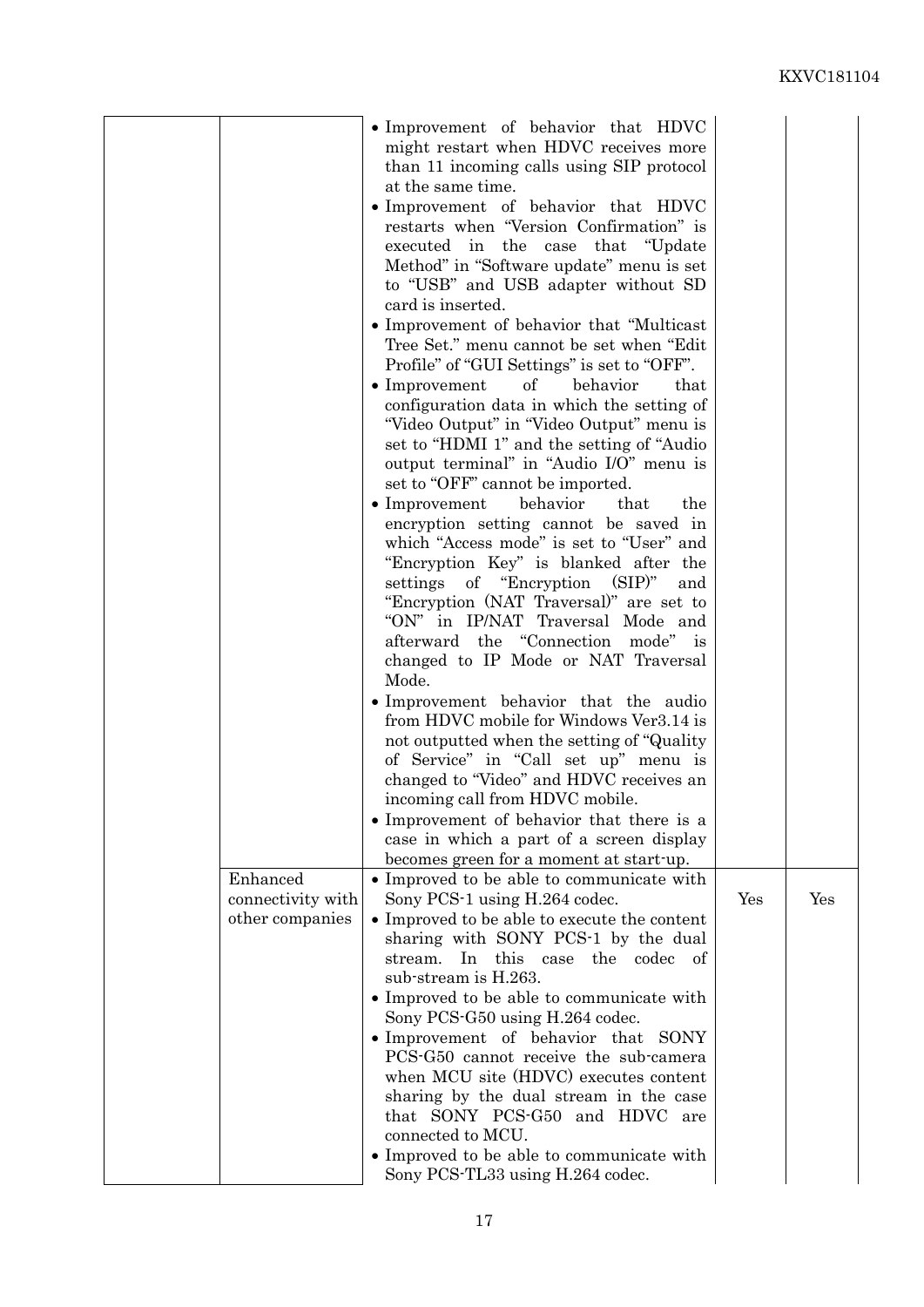| • Improvement of behavior that the<br>resolution of the main camera might<br>remain lower after content sharing<br>start/stop at MCU site (HDVC) by the<br>dual stream in the case that CISCO SX20,<br>Polycom VSX and HDVC are connected to |  |
|----------------------------------------------------------------------------------------------------------------------------------------------------------------------------------------------------------------------------------------------|--|
| MCU.                                                                                                                                                                                                                                         |  |
| • Improvement of behavior that there is a                                                                                                                                                                                                    |  |
| case that the communication does not                                                                                                                                                                                                         |  |
| become normal rarely after the connection                                                                                                                                                                                                    |  |
| with CISCO MCU by SIP protocol with                                                                                                                                                                                                          |  |
| the dual stream available setting.                                                                                                                                                                                                           |  |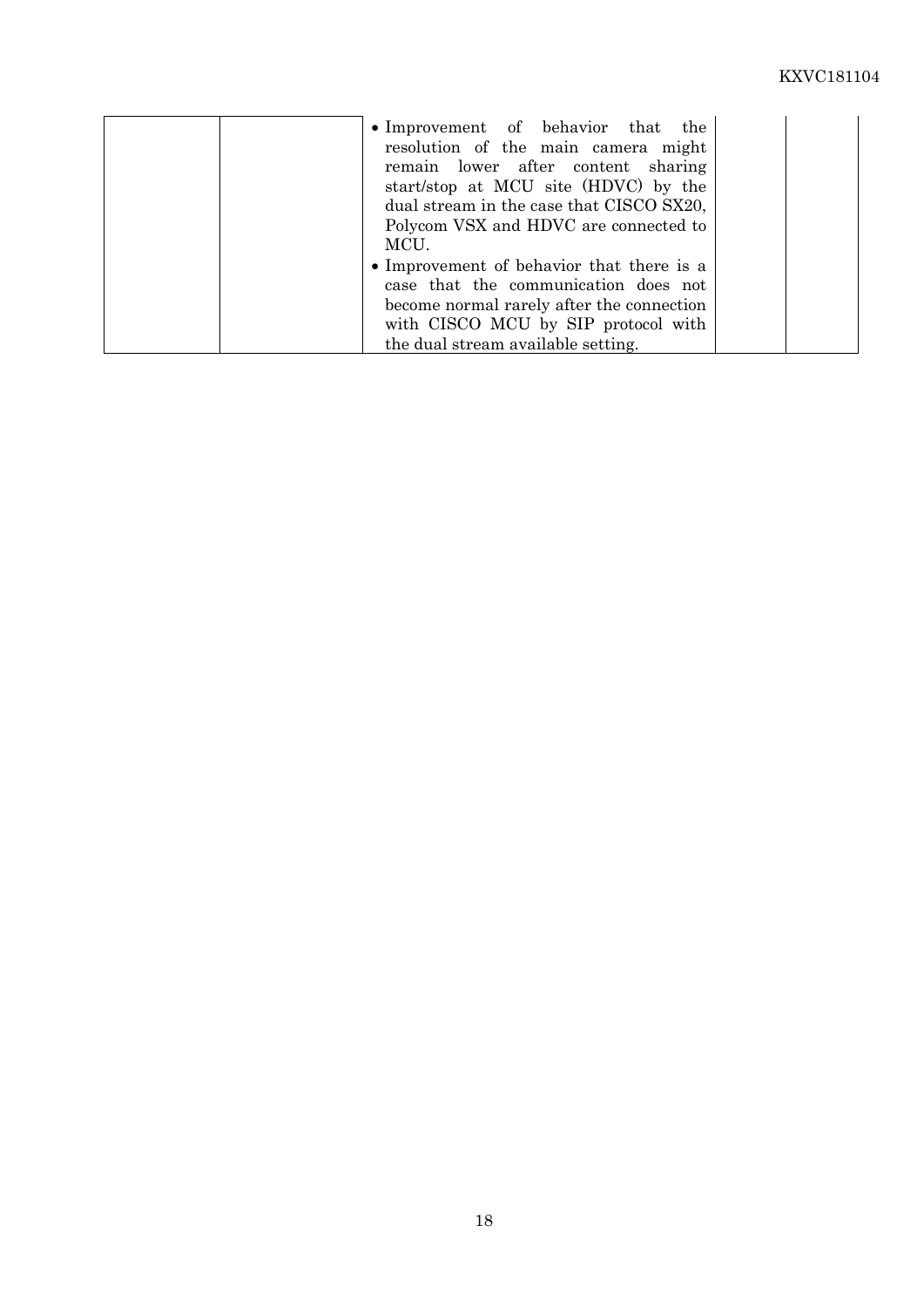| Yes: Supported, Conditionally: Available by Activation, No: Unsupported (unavailable) |  |  |  |
|---------------------------------------------------------------------------------------|--|--|--|

| Item                           | Function                                                         | Remarks                                                                                                                                                                                                                                                                                                                                                                                                                                                                                               | Object Model |                      |
|--------------------------------|------------------------------------------------------------------|-------------------------------------------------------------------------------------------------------------------------------------------------------------------------------------------------------------------------------------------------------------------------------------------------------------------------------------------------------------------------------------------------------------------------------------------------------------------------------------------------------|--------------|----------------------|
|                                |                                                                  |                                                                                                                                                                                                                                                                                                                                                                                                                                                                                                       | VC1600       | <b>VC1300</b>        |
| <b>New</b><br>Functions        | Presentation<br>mode                                             | · Add Presentation mode in MCU mode<br>which is suitable for lecture-style<br>conferences. By selecting Presentation<br>mode, the main site can see a composite<br>image including subsites, and the sub sites<br>can see the image of main site only.<br>• You can easily change the MCU mode<br>during a conference call, by using MCU<br>setting menu or just pressing the yellow<br>button of remote control.<br>• Add Presentation mode icon whose display<br>mode is selectable by the setting. | Yes          | Yes                  |
| Improvement<br>of<br>Functions | Audio Mix<br>Selection mode                                      | • Add Mix (selection) mode to "Other Site's<br>Audio" setting menu. In Mix (selection)<br>mode, you can select up to four sites freely<br>as audio mix sites during a conference call.<br>And its Mix mode and sites selection can be<br>saved in a profile.                                                                                                                                                                                                                                          | Yes          | Yes                  |
|                                | Main position<br>selection in<br>Voice<br>Activation2            | • Added choices of sites to main display in<br>"Voice Activation 2". In the Voice Activation<br>2 of Main Position setting, you can select<br>any site for main display position.<br>• You can change this site selection during a<br>conference call.                                                                                                                                                                                                                                                | Yes          | Yes                  |
|                                | Specified<br>position mode<br>for MCU<br>composite<br>image.     | • Add specified position mode for MCU<br>composite image. In this mode, you can see<br>each sub site's image in the specified<br>position of MCU composite image.                                                                                                                                                                                                                                                                                                                                     | Yes          | Yes                  |
|                                | GUI language                                                     | • Add Arabic to GUI<br>• Note: There may not be the right-justified<br>representation in some setting pages.                                                                                                                                                                                                                                                                                                                                                                                          | Yes          | Yes                  |
|                                | Improvement of<br>voice activation1<br>and voice<br>activation 2 | • Adjust screen switch sensitivity during<br>voice activation mode.                                                                                                                                                                                                                                                                                                                                                                                                                                   | Yes          | $\operatorname{Yes}$ |
|                                | NAT setting for<br>Symmetric NAT<br>in GUI                       | • Add GUI menu of "Conversion IP and Port<br>Num" function for mobile connection via<br>symmetric NAT router.                                                                                                                                                                                                                                                                                                                                                                                         | Yes          | Yes                  |
| Others                         | Other<br>improvement                                             | • Improve resolution of sending video in the<br>situation of network bandwidth fluctuation<br>such as mobile network.<br>• Improve the event of failure that rarely<br>occurs in communication with mobile<br>terminal via NAT router.<br>• Support "output local site sound" during<br>Multicast.<br>• Support "Forced Answer" mode during<br>Multicast.<br>• Improve behavior in situations that<br>multiple processes, such as content share                                                       | Yes          | Yes                  |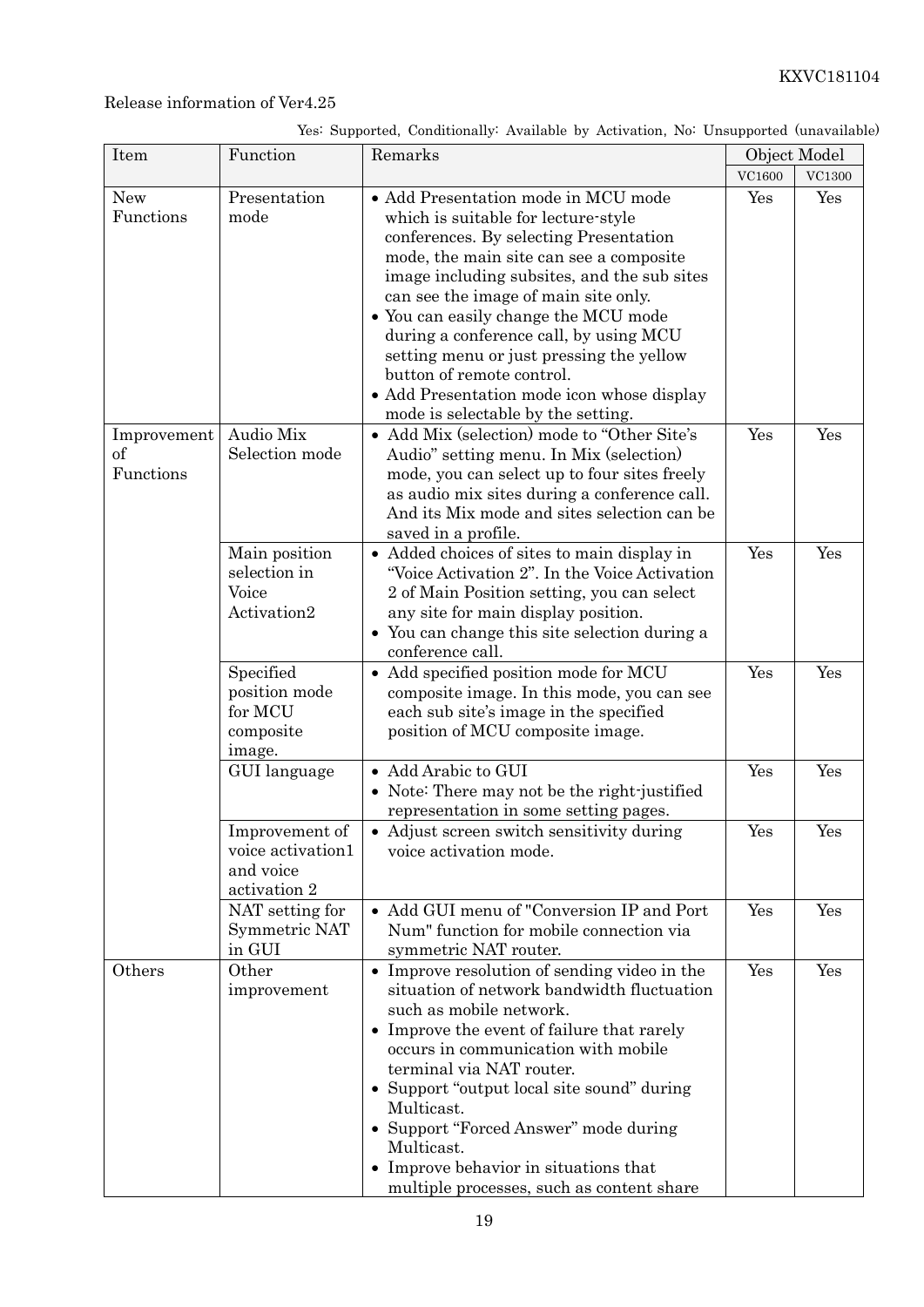|                         | and incoming call and so on, occur at the<br>same time.                                     |     |     |
|-------------------------|---------------------------------------------------------------------------------------------|-----|-----|
|                         | • Improve behavior of content sharing start                                                 |     |     |
|                         | process with HDMI audio input setting to                                                    |     |     |
|                         | "Sub Camera + PC"                                                                           |     |     |
|                         | • Improve video input changing behavior in                                                  |     |     |
|                         | situations that staring dual stream just                                                    |     |     |
|                         | after single stream terminal leaves the<br>meeting.                                         |     |     |
|                         | • Improve layout changing behavior in                                                       |     |     |
|                         | situations that several sub sites start                                                     |     |     |
|                         | single stream at the same time.                                                             |     |     |
|                         | • Improve video format recognition accuracy                                                 |     |     |
|                         | of HDMI main camera and PC-VGA input.                                                       |     |     |
|                         | • Improve video signal detection accuracy of                                                |     |     |
|                         | HDMI main camera input via HDMI                                                             |     |     |
|                         | splitter.<br>• Improve event that HDMI 2 and HDMI 3                                         |     |     |
|                         | rarely cannot display video in the case of IP                                               |     |     |
|                         | address is not acquired.                                                                    |     |     |
|                         | • Improve event that HE30 camera with                                                       |     |     |
|                         | serial camera control connection rarely                                                     |     |     |
|                         | display blueback image after restarting                                                     |     |     |
|                         | HE50 camera.                                                                                |     |     |
|                         | • Improve the event of failure that rarely                                                  |     |     |
|                         | occurs in transitions to service stop state.<br>• Improve behavior of status LED in         |     |     |
|                         | situations that happens auto answer to                                                      |     |     |
|                         | incoming call during standby mode.                                                          |     |     |
|                         | • Support external I/F of uploading                                                         |     |     |
|                         | encryption data.                                                                            |     |     |
|                         | • Improve behavior of site selection in profile                                             |     |     |
|                         | that enables deselect the site whose                                                        |     |     |
|                         | connection mode is invalid.                                                                 |     |     |
|                         | • Improve the call history of IPv6 connection.<br>• Improve behavior in the situations that |     |     |
|                         | receiving incoming call while editing                                                       |     |     |
|                         | profile.                                                                                    |     |     |
|                         | • Improve the event of failure that rarely                                                  |     |     |
|                         | occurs when receiving more than the                                                         |     |     |
|                         | number of licenses incoming calls.                                                          |     |     |
|                         | • Improve GUI language representation.                                                      |     |     |
|                         | • Improve the behavior of displaying                                                        |     |     |
|                         | encryption icon for SIP when SIP is<br>disabled during "IP/NAT Traversal mode"              |     |     |
|                         | • Improve the behavior of changing Main                                                     |     |     |
|                         | Position setting during communication.                                                      |     |     |
|                         | • Strengthen input error check for IPv6                                                     |     |     |
|                         | address.                                                                                    |     |     |
|                         | • Support ICMP redirect.                                                                    |     |     |
| Enhanced                | • Improve behavior as a sub site during                                                     | Yes | Yes |
| connectivity            | connection with SONY XG series and                                                          |     |     |
| with other<br>companies | H.263+ terminal and receiving dual stream<br>from main site.                                |     |     |
|                         | • Improve behavior of PC sharing in case                                                    |     |     |
|                         | that Polycom ViewStation joins during dual                                                  |     |     |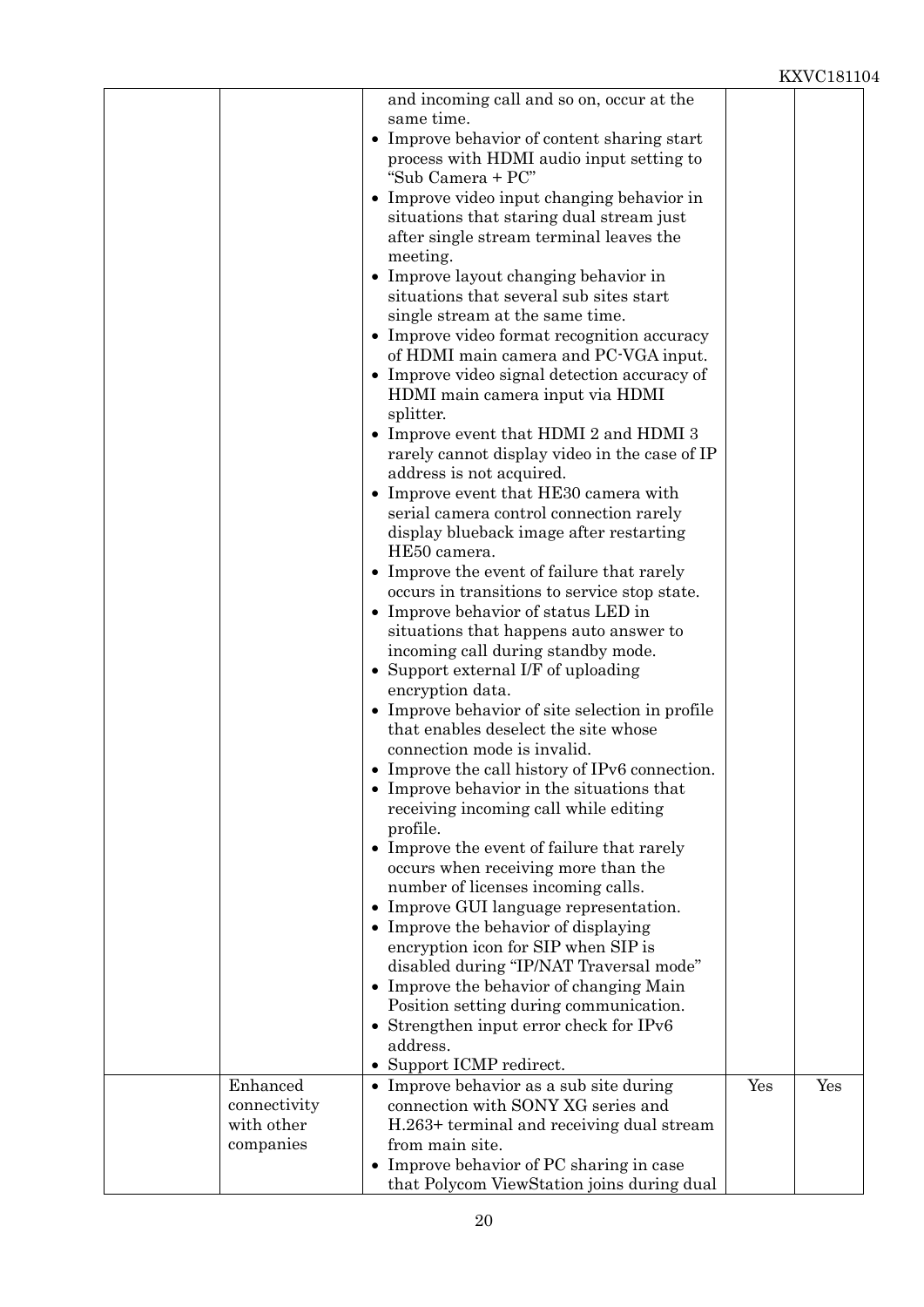| streaming from sub site.                                                             |  |
|--------------------------------------------------------------------------------------|--|
| • Improve behavior in case that some parties                                         |  |
| leave from the conference during SIP                                                 |  |
| connection with Cisco $C60(TC7.1.4)$                                                 |  |
| • Improve the event of black image at                                                |  |
| LifeSize Express in the situations that                                              |  |
| main site starts PC sharing during the<br>conference whose connection order is       |  |
| HUAWEI_TE30, Cisco_SX20 and                                                          |  |
| Lifesize_Express.                                                                    |  |
| • Improve the event of disconnection just                                            |  |
| after connection that rarely occurs in the                                           |  |
| situations that MCU of Polycom HDX serie                                             |  |
| start multi-site conference.                                                         |  |
| • Support dual streaming in the conference                                           |  |
| joined via IVR of MCU-AVAYA Elite series.                                            |  |
| • Improve the event of disconnection just                                            |  |
| after content sharing in the situations that                                         |  |
| MCU-AVAYA Elite becomes to be high-load                                              |  |
| state with over 100 terminals conference.                                            |  |
| • Improve connectivity with Polycom                                                  |  |
| MGC100 for the case that maximum                                                     |  |
| bandwidth setting exceeds MCU meeting's                                              |  |
| one.                                                                                 |  |
| • Improve the event of $PC$ 's black image at                                        |  |
| SONY G series that rarely occurs in the                                              |  |
| multipoint conference with SONY G series.                                            |  |
| Improve the event of disconnection just                                              |  |
| after connection in the case that Polycom<br>VSX series joins at over 768kbps during |  |
| dual streaming at multipoint conference.                                             |  |
| • Improve behavior of XGA PC sharing with                                            |  |
| SONY G series by changing capability                                                 |  |
| exchange process.                                                                    |  |
| • Improve the event of displaying                                                    |  |
| inappropriate aspect ratio image in the                                              |  |
| connection with Polycom VSX series under                                             |  |
| 768kbps bandwidth.                                                                   |  |
| • Improve the event of black image in the                                            |  |
| situations that Polycom terminal starts                                              |  |
| content sharing during connection with                                               |  |
| Polycom RMX series whose video codec                                                 |  |
| setting for H.239 is H.263.                                                          |  |
| • Improve the event of black image at Cisco                                          |  |
| 880MXP in the situations that HDVC                                                   |  |
| starts PC content sharing during                                                     |  |
| conference with Polycom HDX series,                                                  |  |
| LifeSize Express and Cisco 880MXP.<br>• Support dual streaming in the conference     |  |
| of Cisco Codian MCU in which its                                                     |  |
| encryption settings are on and off mixed.                                            |  |
|                                                                                      |  |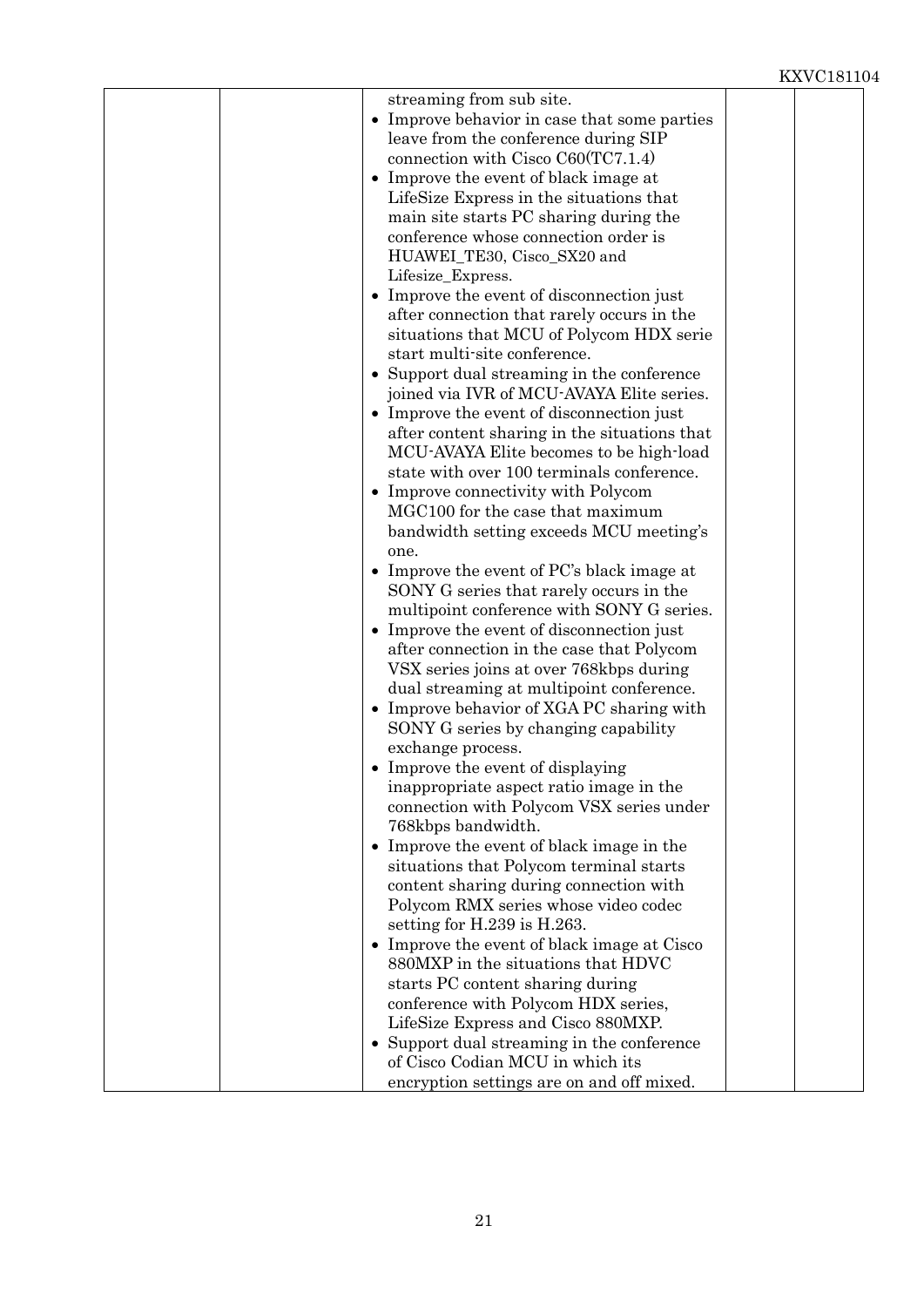|  | Yes: Supported, Conditionally: Available by Activation, No: Unsupported (unavailable) |  |  |  |
|--|---------------------------------------------------------------------------------------|--|--|--|
|  |                                                                                       |  |  |  |

| Item<br>Function<br>Remarks    |                                             | Object Model                                                                                                                                                                                                                                                        |                   |                   |
|--------------------------------|---------------------------------------------|---------------------------------------------------------------------------------------------------------------------------------------------------------------------------------------------------------------------------------------------------------------------|-------------------|-------------------|
|                                |                                             |                                                                                                                                                                                                                                                                     | VC1600            | <b>VC1300</b>     |
| New<br>Functions               | Multicast                                   | • Support for Multicast which is a one-way<br>communication service that allows one HDVC<br>to multicast video and audio to other HDVCs<br>of up to 30units.<br>• The setting of Multicast tree, the start and<br>stop of Multicast is enabled by GUI<br>operation. | Condit<br>ionally | Condit<br>ionally |
|                                | IPv6 address<br>support                     | • IPv6 address is available for<br>communication.<br>• IPv4 address and IPv6 address is used at<br>same time. (IPv4 and IPv6 dual stack<br>support)                                                                                                                 | Yes               | Yes               |
|                                | Mobile<br>connection                        | • By activate "Mobile Connection"<br>enhancement to HDVC, the mobile devices<br>can connect to the HDVC in IP mode<br>without mobile activation.                                                                                                                    | Condit<br>ionally | Condit<br>ionally |
| Improvement<br>of<br>Functions | Add setting<br>items to GUI                 | • Add setting for audio input from HDMI<br>equipment.<br>• Add setting whether changes or not layout<br>to Camera Settings menu.<br>• Add menu screen that can be registered to<br>shortcut function.                                                               | Yes               | Yes               |
|                                | Contact List                                | • Add "All" tab to contact list to show all<br>contacts in a list.                                                                                                                                                                                                  | Yes               | Yes               |
|                                | Content sending<br>method                   | • Add function that can change content<br>sending method in communication by<br>selecting the dual stream or the single<br>stream.                                                                                                                                  | Yes               | Yes               |
|                                | Encryption<br>setting                       | • The encryption setting of SIP is separated<br>IP mode (SIP) and NAT Traversal mode<br>and can be set individually.                                                                                                                                                | Yes               | Yes               |
|                                | Max. Bandwidth<br>for each LAN<br>interface | • Add setting to set maximum bandwidth per<br>a site for each LAN interface.                                                                                                                                                                                        | Yes               | Yes               |
|                                | PC resolution                               | • Add supported PC resolution.<br>FWXGA1 (1360x768)<br>FWXGA2 (1366x768)<br>WXGA+ (1440x900)<br>$WXGA++(1600x900)$                                                                                                                                                  | Yes               | Yes               |
|                                | CPn layout                                  | • Add CP9 setting to CPn layout.                                                                                                                                                                                                                                    | Yes               | Yes               |
|                                | MIC mute at<br>making a call                | • Add setting to mute the MIC at making a<br>call                                                                                                                                                                                                                   | Yes               | Yes               |
|                                | Store and<br>restore of<br>Encryption data  | • Add function to store and restore the<br>Encryption configuration data.                                                                                                                                                                                           | Yes               | Yes               |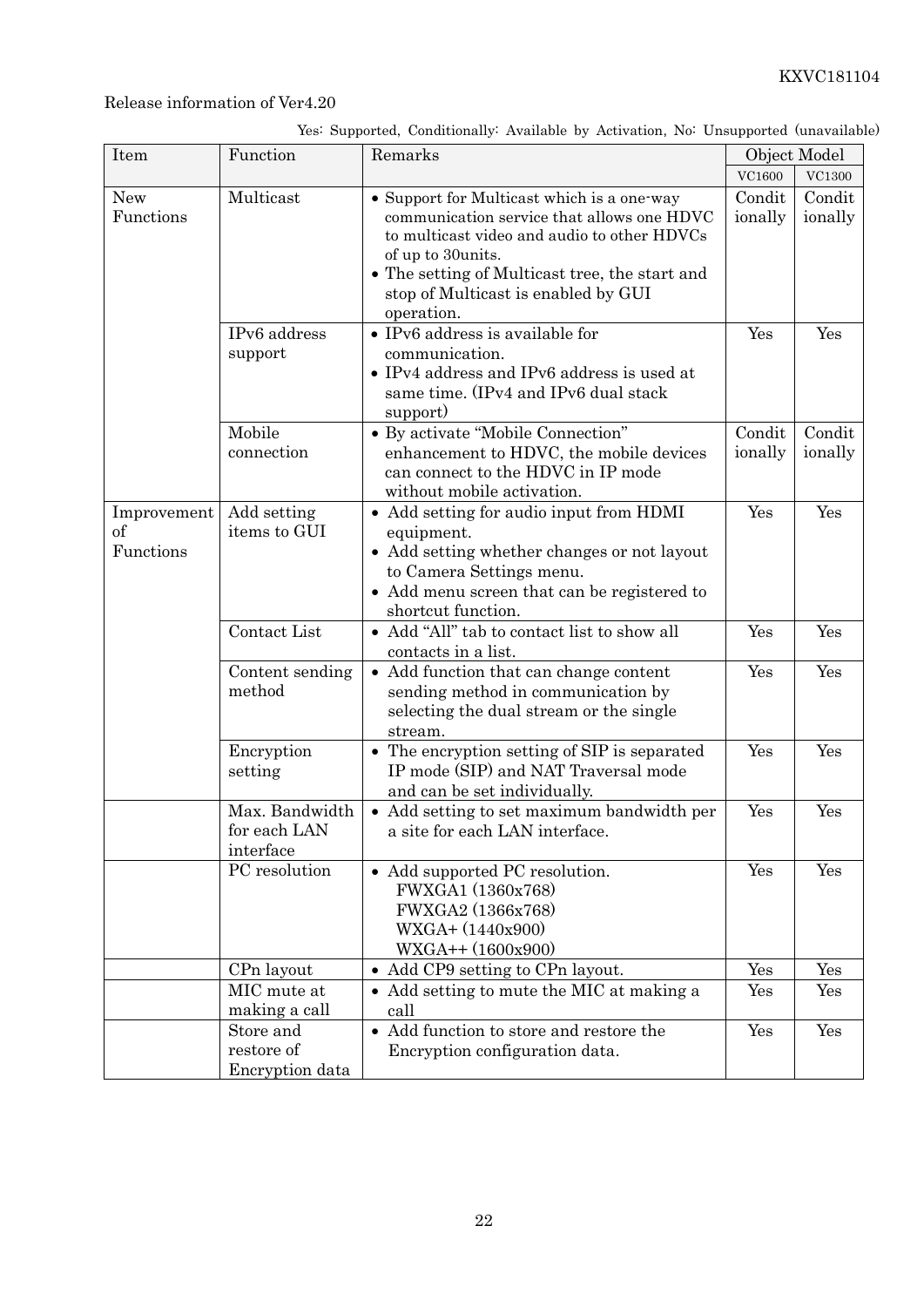| Factory default<br>change                                    | • [Call set up] $\cdot$ [More than one incoming call]<br>$OFF \ge ON$<br>[MCU Settings] - [The Main Position]<br>$\bullet$<br>[Profile Settings] - [The Main Position]<br>Voice activation 1 -> Local Site<br>[Encryption]-[Encryption(H.323)]<br>$\bullet$<br>[Call set up] [Encryption(H.323)]<br>Best effort $\sim$ OFF<br>If the software is updated, the settings are                                                                                                                                                                                                                                                                                                                                                                                                                                                                                                 | Yes | Yes |
|--------------------------------------------------------------|----------------------------------------------------------------------------------------------------------------------------------------------------------------------------------------------------------------------------------------------------------------------------------------------------------------------------------------------------------------------------------------------------------------------------------------------------------------------------------------------------------------------------------------------------------------------------------------------------------------------------------------------------------------------------------------------------------------------------------------------------------------------------------------------------------------------------------------------------------------------------|-----|-----|
| Forced answer<br>function                                    | maintained from the previous version.<br>• Add function that responds automatically<br>an incoming call without displaying the<br>incoming confirmation pop-up in other than<br>the home screen.                                                                                                                                                                                                                                                                                                                                                                                                                                                                                                                                                                                                                                                                           | Yes | Yes |
| Manual Dial<br>screen<br>improvement                         | • Add function that displays the name of the<br>contact list instead of IP address when a<br>destination is selected from the contact list.                                                                                                                                                                                                                                                                                                                                                                                                                                                                                                                                                                                                                                                                                                                                | Yes | Yes |
| Web console                                                  | • Add function to Web console as below.<br>Edition of contact list<br><b>Edition of Profile</b><br>Setting of Multicast tree and start/stop of<br>Multicast                                                                                                                                                                                                                                                                                                                                                                                                                                                                                                                                                                                                                                                                                                                | Yes | Yes |
| Improvement of<br>acquisition<br>timing of WAN<br>IP address | • WAN IP address acquisition timing is<br>improved from start-up only to periodical<br>check (default: 240sec) when Static NAT<br>setting and automatic acquisition are<br>enabled in IP Mode.                                                                                                                                                                                                                                                                                                                                                                                                                                                                                                                                                                                                                                                                             | Yes | Yes |
| Improvement of<br>connectivity<br>with HDVC<br>Mobile        | • Improvement of connectivity with HDVC<br>Mobile under Symmetric type NAT router.                                                                                                                                                                                                                                                                                                                                                                                                                                                                                                                                                                                                                                                                                                                                                                                         | Yes | Yes |
| GUI language<br>(CH model only)                              | • Add language to GUI<br>Deutsch, Français, Italiano, Nederlands                                                                                                                                                                                                                                                                                                                                                                                                                                                                                                                                                                                                                                                                                                                                                                                                           | Yes | Yes |
| Other<br>improvements                                        | • Add function that turns off the MIC LED<br>when becoming screen standby.<br>• Add function that displays the registered<br>name of other site in the contact list in unit<br>information screen during communication<br>• Add setting that resets the call duration<br>when the call duration time exceeds 99<br>hours 59 minutes.<br>• In case of AAC-LD audio codec the sound<br>interruption is prevented when the number<br>of site changes from 2 to 3 or from 3 to 2.<br>• Add the setting to select the camera aspect<br>ratio from full screen mode or center-cut<br>mode when sending video using<br>H.261/H.263.<br>• RCA input revel is maintained after<br>version up.<br>• Improvement of 60fps rendering<br>performance.<br>• Improvement of behavior in the case of<br>incoming call when the main stream is<br>switched during dual stream transmission. | Yes | Yes |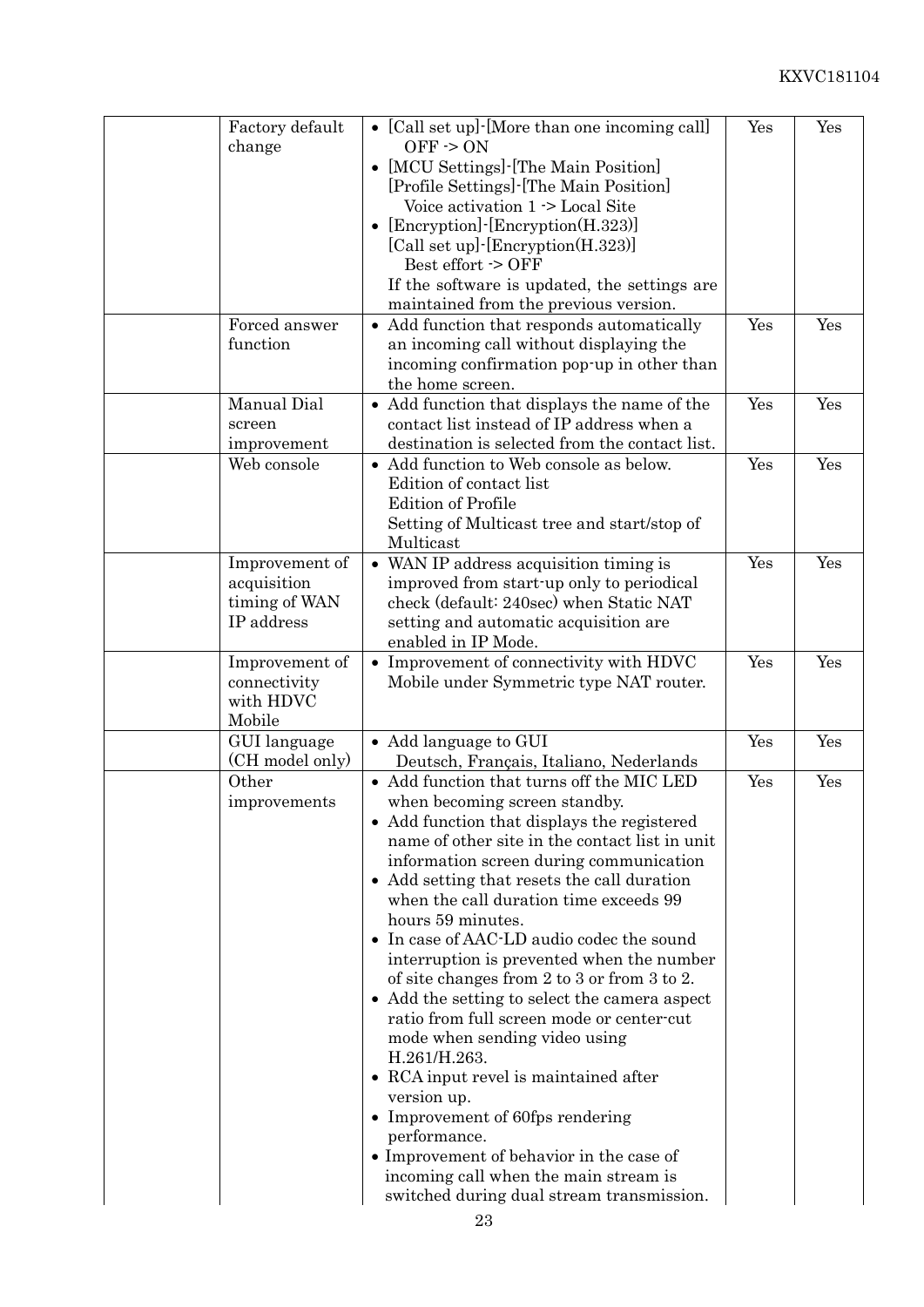- 24 • Improvement of behavior that PinP video becomes the other site' content if HDVC is switched to dual stream reception during dual stream transmission and PinP execution. Improvement of behavior that dual stream function might not be enabled after an endpoint that doesn't have the dual stream function leaves from the conference at NAT Traversal environment. Improvement of behavior that "Sending Content" remains displayed when dual stream is started by H.239 and it is rejected by the other endpoint. • Improvement of behavior that the other site's name is not displayed after content sharing by H.239 at the time of 2-party conference. Improvement of content sharing behavior by single stream when the setting of "The Main Position" is "Voice activation 2" and the setting of "Other Sites's Audio" is "Mute". Improvement of behavior that the displayed video becomes strange when the operation of content sharing stop at the Main site and disconnection of the sub site occurred at the same time. Improvement of behavior that the camera image might be displayed momentarily when the PC cable (HDMI cable or VGA cable) is removed during content switching in non-communication. Improvement of behavior that the incoming confirmation pop-up is displayed when an incoming call is received during session change even if the "Answer Mode" is set to "Auto". • Improvement of behavior that the conference is rarely disconnected at the very bad network environment by improvement of follow-up to the network quality. (for example more than continuous 3 % packet loss) Improvement of behavior that the transmission rate remains low at large packet loss environment due to congestion. Improvement of behavior that the output video of HDMI3 might be distorted when "Output of HMDI3" is set to "Local site video" and the main camera is not connected. Improvement of behavior that the ringing tone might not ring when "Answer Mode" is set to "Auto". Improvement of behavior that the received image remains distorted and is not
	-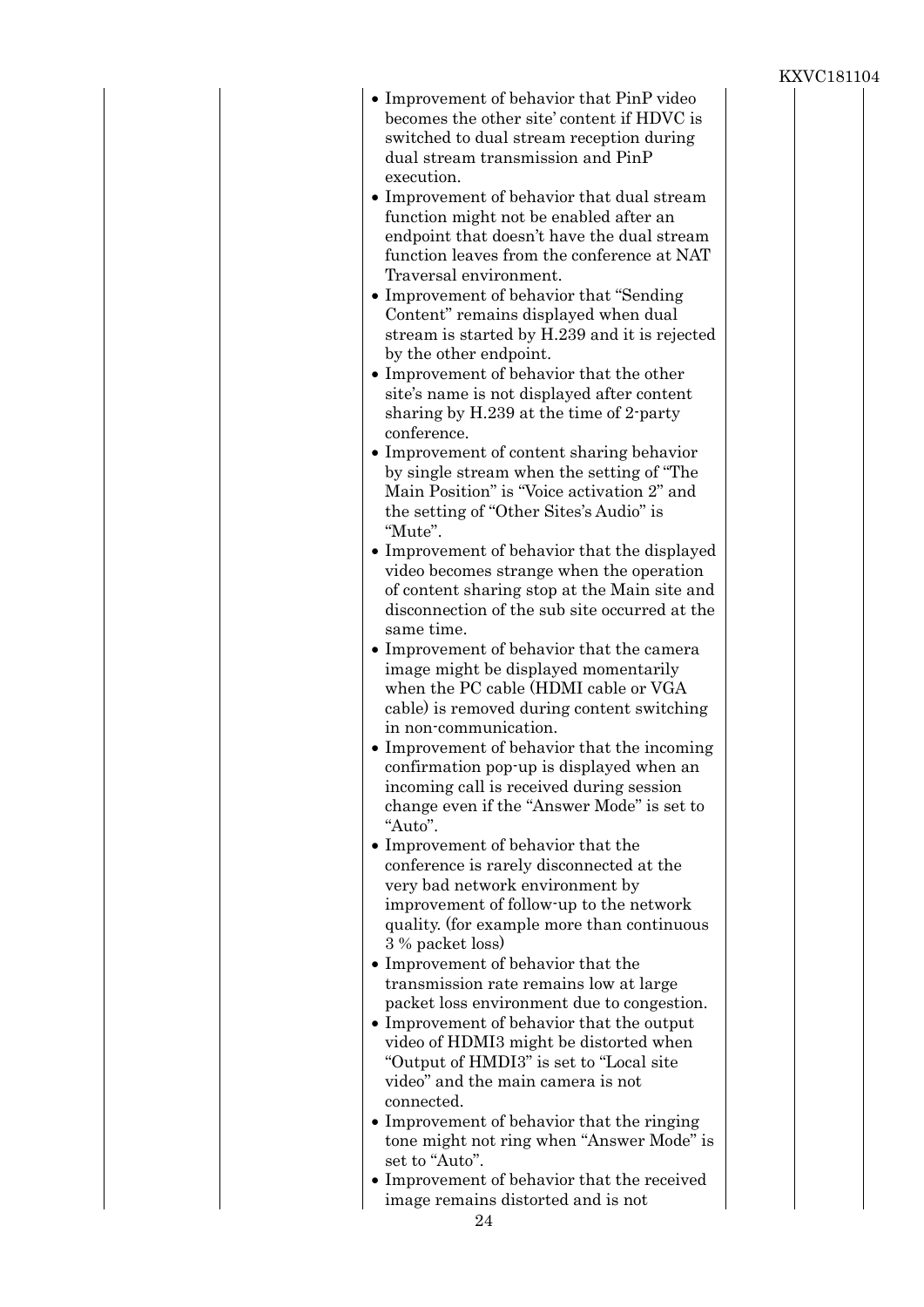|  | recovered and that occurs very rarely.               |  |
|--|------------------------------------------------------|--|
|  | • Improvement of behavior that MIC red               |  |
|  | LED is flashing dimly at a high speed in             |  |
|  |                                                      |  |
|  | non-communication.                                   |  |
|  | • Improvement of behavior that                       |  |
|  | welcome-screen sound might not sound at              |  |
|  | start-up and a call might not be made.               |  |
|  | • Improvement of behavior that MIC is                |  |
|  | muted when "Default MIC Mute set" is set             |  |
|  | to "ON" and 3-party conference becomes               |  |
|  | 2-part conference.                                   |  |
|  | • Improvement of behavior that DSN query             |  |
|  | does not work correctly when srv record              |  |
|  | search is enabled.                                   |  |
|  | • Improvement of behavior that the input             |  |
|  | character in number mode is different from           |  |
|  |                                                      |  |
|  | the description of the user manual.                  |  |
|  | • Improvement of behavior that GUI does not          |  |
|  | work correctly when more than 20 incorrect           |  |
|  | routing configurations are set.                      |  |
|  | • Improvement of behavior that the input of          |  |
|  | sub camera might not displayed according             |  |
|  | to PC output when the input is changed               |  |
|  | from PC(VGA) to 1080p sub camera during              |  |
|  | content sharing.                                     |  |
|  | • Improvemented operation when DHCP                  |  |
|  | lease is expired during vides conference in          |  |
|  | NAT Traversal Service.                               |  |
|  | • Improvement of GUI behavior that the               |  |
|  | content of call history ([B] button during           |  |
|  | video conference) is not correct when                |  |
|  | multi-party conference is made to incorrect          |  |
|  | endpoints such as incompatible encryption            |  |
|  |                                                      |  |
|  | setting and correct endpoints.                       |  |
|  | • Improvement of behavior that GUI                   |  |
|  | language becomes Japanese when a new                 |  |
|  | local site setting is generated by "Add New"         |  |
|  | at "select local site" menu.                         |  |
|  | • Improvement of behavior that noise is              |  |
|  | superimposed on the voice when HDVC is               |  |
|  | connected to OKI Visual Nexus using G.711            |  |
|  | A-low codec.                                         |  |
|  | Improvement of behavior that the system<br>$\bullet$ |  |
|  | error occurs on connecting to the                    |  |
|  | H263_4CIF conference room of the old                 |  |
|  | version of OKI Visual Nexus. Since its               |  |
|  | conference room is not supported by HDVC,            |  |
|  | it is to be successfully disconnected.               |  |
|  | • Improvement of behavior that dual stream           |  |
|  | cannot be made after connection with SIP             |  |
|  | in the conference room of the old version of         |  |
|  | CISCO Codian.                                        |  |
|  | • Improvement of behavior that HDVC                  |  |
|  | recognizes that the H.263 stream from                |  |
|  | Mediapoint IP2 is abnormal and                       |  |
|  | disconnects it.                                      |  |
|  | Improvement of behavior that the                     |  |
|  |                                                      |  |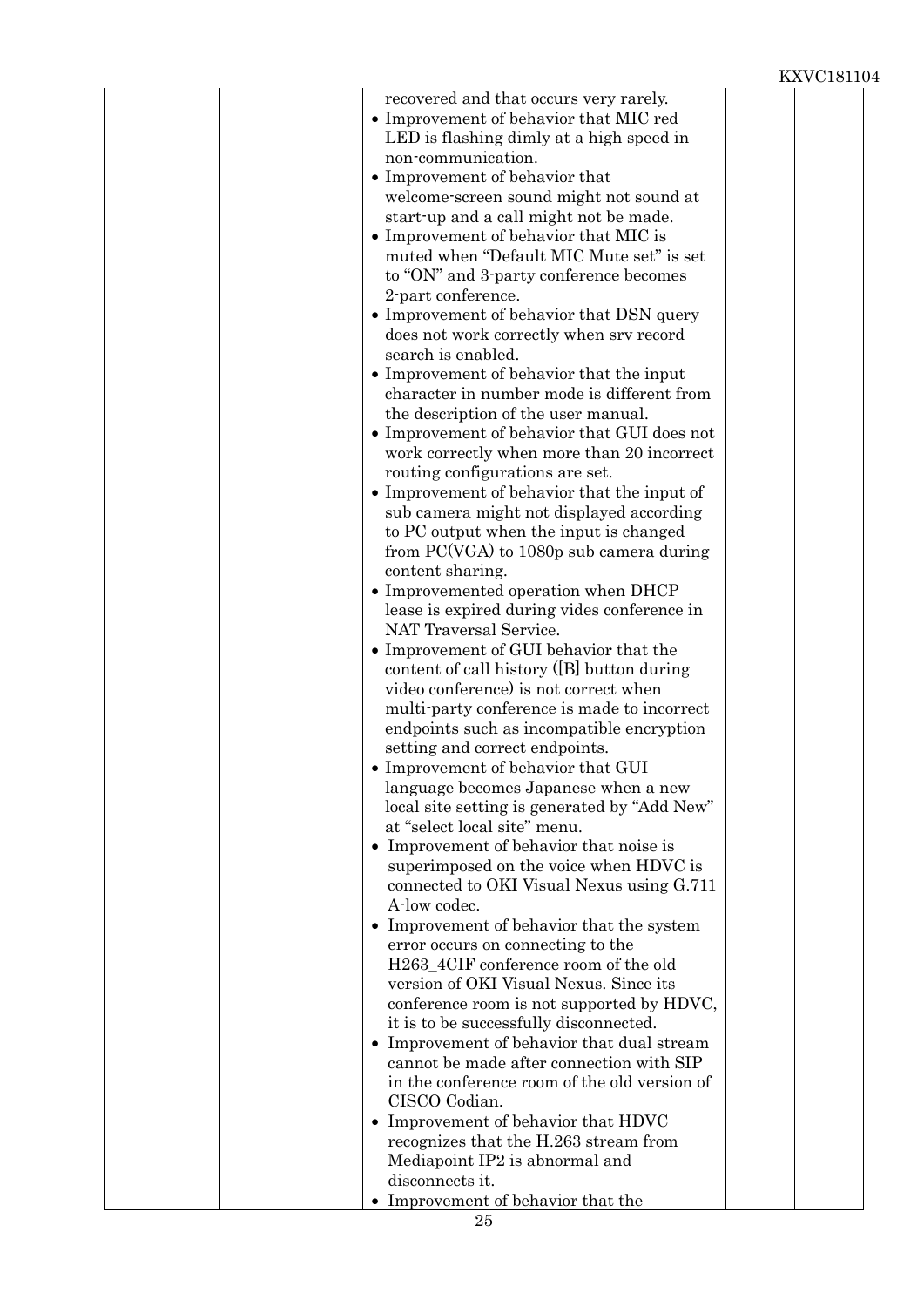|  |                                                                                                                                                                                                                                                                                                                                                                                                                                                                                                                                                                                                                                                                                                                                                                                                                                                                                                                                                                                                                                                                                                                                                                                                                                                                                                                                                                                                 | LYZ A A TOTTO |
|--|-------------------------------------------------------------------------------------------------------------------------------------------------------------------------------------------------------------------------------------------------------------------------------------------------------------------------------------------------------------------------------------------------------------------------------------------------------------------------------------------------------------------------------------------------------------------------------------------------------------------------------------------------------------------------------------------------------------------------------------------------------------------------------------------------------------------------------------------------------------------------------------------------------------------------------------------------------------------------------------------------------------------------------------------------------------------------------------------------------------------------------------------------------------------------------------------------------------------------------------------------------------------------------------------------------------------------------------------------------------------------------------------------|---------------|
|  | conference is disconnected when HDVC<br>receives invalid H.263 stream without a<br>marker bit.<br>• Improvement of behavior that the camera<br>control cannot be done by SONY XG series<br>when HDVC connects to it in H.323<br>encryption.<br>• Improvement of behavior that the screen<br>flickers only immediately after the start of<br>content sharing by the main site at<br>multi-party conference that SONY XG<br>series participates in.<br>• Improvement of behavior that the screen<br>flickers at the start of content sharing by<br>HDX series during the multi-party<br>conference that Polycom HDX series,<br>SONY XG series and Lifesize Express are<br>participate in.<br>• Improvement of behavior that the content<br>is not displayed at SONY XG series when<br>during content sharing it participates in<br>multi-party conference that Polycom HDX<br>series participate in.<br>• Improvement of behavior that the content<br>might not be displayed at CISCO C series<br>and HDVC when during content sharing<br>CISCO C series participates in multi-party<br>conference that SONY XG series<br>participates in.<br>• Improvement of behavior that content<br>sharing by HDX series cannot be made<br>during more than 9-party conference that<br>Polycom HDX series, Polycom VSX series<br>and H263_QCIF non-compliant endpoints<br>such as HUAWEI TE30 or Aver EVC900 |               |
|  | participate in.                                                                                                                                                                                                                                                                                                                                                                                                                                                                                                                                                                                                                                                                                                                                                                                                                                                                                                                                                                                                                                                                                                                                                                                                                                                                                                                                                                                 |               |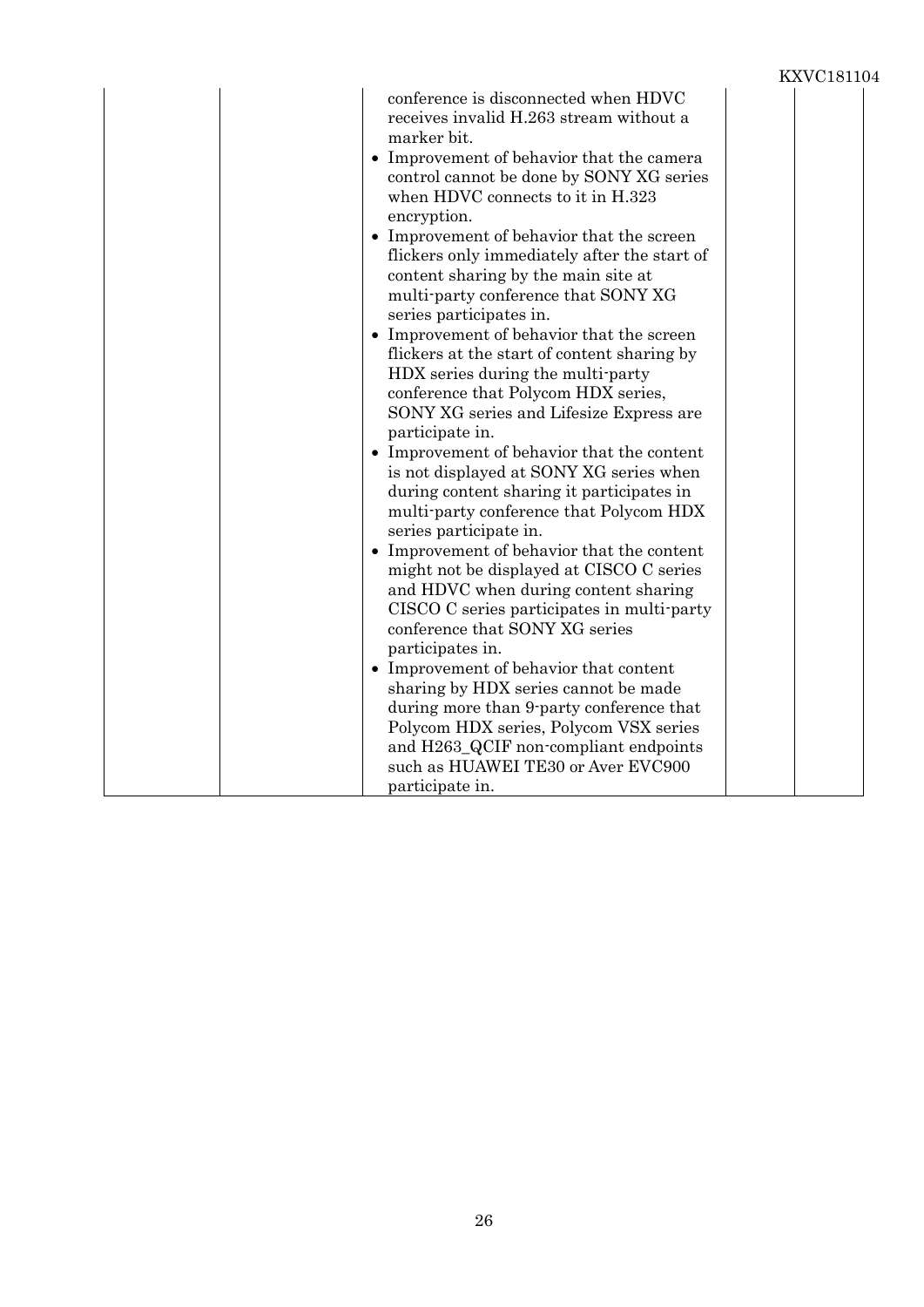## Release information of Ver4.15

## Yes: Supported, No: Unsupported (unavailable)

| Item                        | Function                                                            | Remarks                                                                                                                                             | Object Model |        |
|-----------------------------|---------------------------------------------------------------------|-----------------------------------------------------------------------------------------------------------------------------------------------------|--------------|--------|
|                             |                                                                     |                                                                                                                                                     | VC1600       | VC1300 |
| Improvement<br>of Functions | GUI language                                                        | German, French, Italian and Dutch are<br>supported as GUI language. (only Global<br>model)<br>Ver4.20 will support for JP model and CH<br>model.    | Yes          | Yes    |
|                             | Routing<br>Settings<br>expansion<br>for<br>LAN <sub>2</sub>         | The number of the routing settings of LAN2<br>is extended from 10 to 50.                                                                            | Yes          | No     |
|                             | Receiving<br>sensitivity<br>improvement<br>of the remote<br>control | The receiving sensitivity is improved by<br>changing receiving treatment of the remote<br>control.                                                  | Yes          | Yes    |
|                             | <b>HDMI</b><br>Equipment<br>connectivity<br>improvement             | The connect ability of the HDMI equipment is<br>improved by changing the detection process,<br>when a HDMI device generates non-standard<br>signal. | Yes          | Yes    |
|                             | Screen<br>the<br>at<br>start/stop<br>of<br>content<br>sharing       | The phenomenon that screen might flicker at<br>the start or the end of displaying computer's<br>screen and the sub video camera's images<br>fixed.  | Yes          | Yes    |
|                             | Connectibility<br>improvement<br>with<br>VC300/600                  | Connectivity is enhanced in case connecting<br>with KX-VC300/VC600 which are installed<br>under NAT router and they are set up Static<br>NAT.       | Yes          | Yes    |
|                             | System<br>Initialization                                            | The internal process for initializing the<br>system is changed.                                                                                     | Yes          | Yes    |